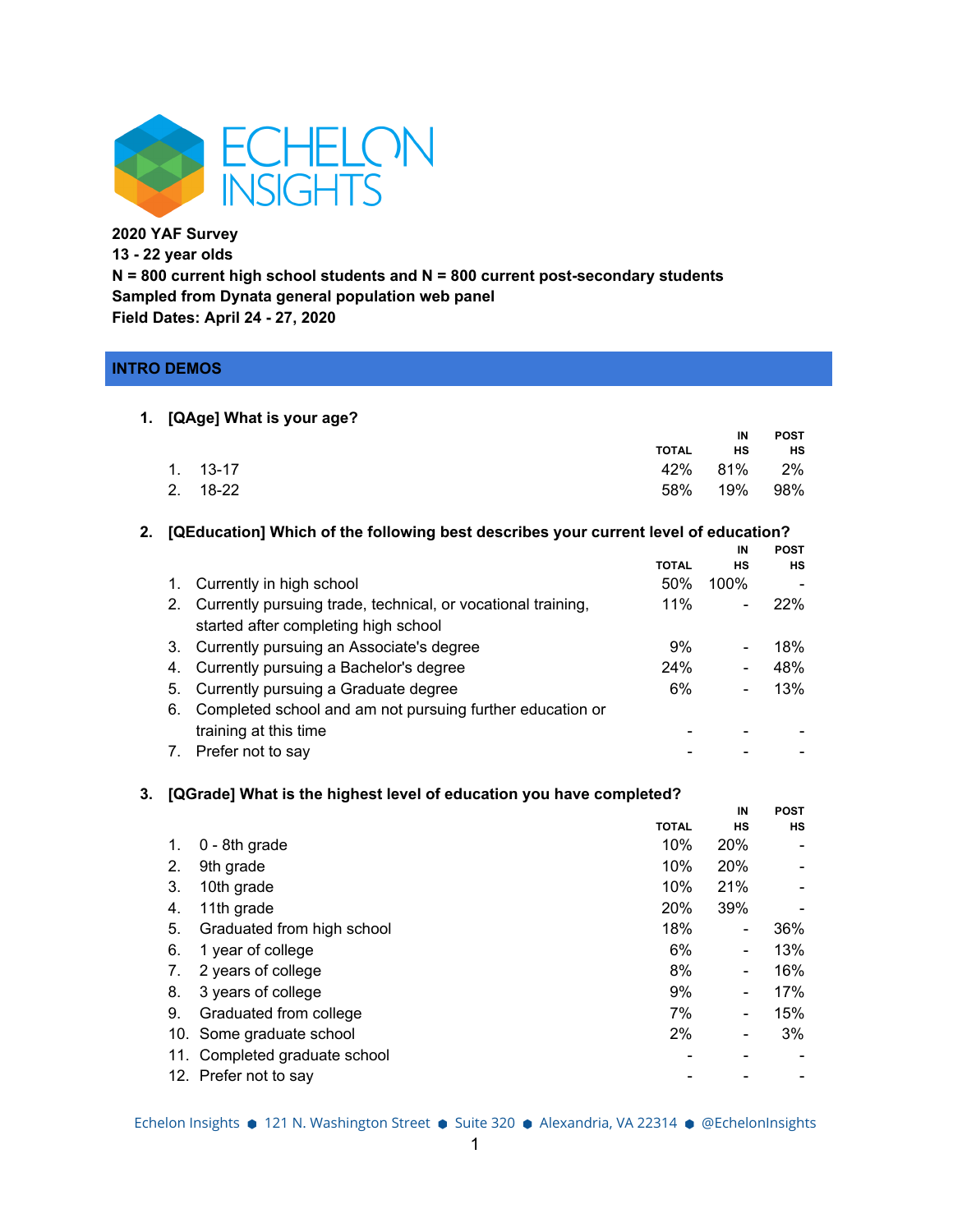[ONLY SHOW TO QEDUCATION = 1]

**4. [QHSInstitutionType] Thinking about your high school, would you describe it as a public high school or a private high school?**

|                           | <b>TOTAL</b>             | IN     | <b>POST</b>              |
|---------------------------|--------------------------|--------|--------------------------|
|                           | <b>ANSWERING</b>         | НS     | НS                       |
| 1. Private high school    | $11\%$                   | $11\%$ | $\overline{\phantom{a}}$ |
| 2. Public high school     | 85%                      | 85%    | $\overline{\phantom{a}}$ |
| 3. Other (Please specify) | $4\%$                    | 4%     | $\overline{\phantom{a}}$ |
| 4. Unsure                 | $\overline{\phantom{0}}$ |        | $\overline{\phantom{0}}$ |

### [ONLY SHOW TO QEDUCATION = 4-5]

**5. [QCollegeInstitutionType] Thinking about your undergraduate college, would you describe it as a public school or a private school?**

|                               | <b>TOTAL</b>     | IN                           | <b>POST</b> |
|-------------------------------|------------------|------------------------------|-------------|
|                               | <b>ANSWERING</b> | нs                           | НS          |
| 1. Private college/university | 33%              | $\blacksquare$               | 33%         |
| 2. Public college/university  | 65%              | $\qquad \qquad \blacksquare$ | 65%         |
| 3. Other (Please specify)     | $*$ %            | $\overline{\phantom{a}}$     | $*$ %       |
| Unsure                        | 2%               | $\overline{\phantom{a}}$     | 2%          |

**6. [QInstitutionSize] Approximately how many students are enrolled in your current or most recently attended school?**

|    |                             |              | IN    | <b>POST</b> |
|----|-----------------------------|--------------|-------|-------------|
|    |                             | <b>TOTAL</b> | НS    | НS          |
|    | 1. Less than 500 students   | 14%          | 16%   | 11%         |
|    | 2. 500-1,500 students       | <b>29%</b>   | 41%   | 17%         |
|    | 3. 1,500 - 5,000 students   | <b>29%</b>   | 35%   | 23%         |
|    | 4. 5,000 - 10,000 students  | 14%          | 6%    | 21%         |
|    | 5. 10.000 - 50.000 students | 11%          | $1\%$ | 22%         |
| 6. | Over 50,000 students        | 3%           | $1\%$ | 6%          |

#### **COVID-19 AND SCHOOL**

**7. [QCOVIDAttention] How much attention are you paying to news about the coronavirus outbreak?**

|                                      |              | IN         | <b>POST</b> |
|--------------------------------------|--------------|------------|-------------|
|                                      | <b>TOTAL</b> | нs         | <b>HS</b>   |
| <b>VERY/SOMEWHAT CLOSE ATTENTION</b> | 82%          | 80%        | 84%         |
| A LITTLE/RARELY PAY ANY ATTENTION    | 18%          | <b>20%</b> | 15%         |
| Very close attention<br>1.           | 41%          | 40%        | 42%         |
| Somewhat close attention<br>2        | 41%          | 40%        | 42%         |
| 3. A little attention                | 13%          | 16%        | 11%         |
| Rarely pay any attention<br>4.       | 4%           | 5%         | 4%          |
| Unsure<br>5.                         | $*9/0$       | $*$ %      | $1\%$       |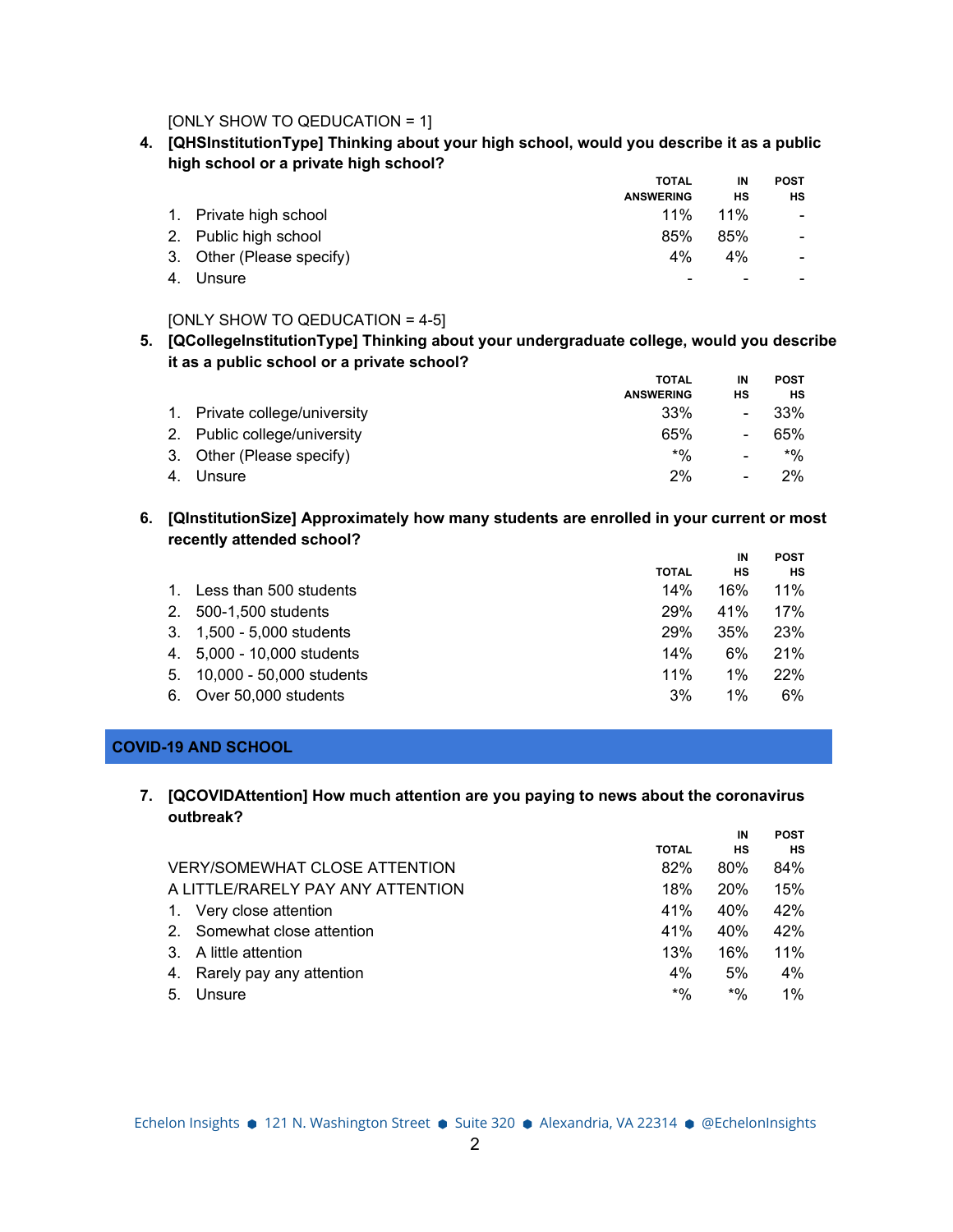|                                     |              | IN        | <b>POST</b> |  |
|-------------------------------------|--------------|-----------|-------------|--|
|                                     | <b>TOTAL</b> | <b>HS</b> | <b>HS</b>   |  |
| EXTREMELY/VERY SERIOUS              | 80%          | 82%       | 78%         |  |
| NOT VERY SERIOUS/NOT SERIOUS AT ALL | 5%           | 4%        | 6%          |  |
| <b>Extremely serious</b><br>1.      | 44%          | 46%       | 43%         |  |
| 2. Very serious                     | 35%          | 36%       | 35%         |  |
| Somewhat serious<br>3.              | 14%          | 14%       | 15%         |  |
| Not very serious<br>4.              | 4%           | 3%        | 5%          |  |
| Not serious at all<br>5.            | 1%           | $1\%$     | $2\%$       |  |
| 6.<br>Unsure                        | 1%           | $*9/6$    | $1\%$       |  |
|                                     |              |           |             |  |

# **8. [QCOVIDSerious] How serious of a problem do you think the coronavirus is?**

**9. [QCOVIDConcernedSelf] How worried are you that you will be infected with the coronavirus?**

|                |                                     |              | IN         | <b>POST</b> |
|----------------|-------------------------------------|--------------|------------|-------------|
|                |                                     | <b>TOTAL</b> | НS         | <b>HS</b>   |
|                | <b>VERY/SOMEWHAT WORRIED</b>        | 69%          | <b>71%</b> | 66%         |
|                | NOT THAT WORRIED/NOT WORRIED AT ALL | 31%          | <b>29%</b> | 33%         |
|                | Very worried                        | 27%          | 26%        | 28%         |
| 2 <sub>1</sub> | Somewhat worried                    | 41%          | 45%        | 38%         |
| 3.             | Not that worried                    | 22%          | <b>20%</b> | 24%         |
| 4.             | Not worried at all                  | 8%           | 8%         | 9%          |
| 5.             | Unsure                              | $1\%$        | $*$ %      | $1\%$       |

**10. [QCOVIDConcernedOther] How worried are you that a friend or family member will be infected with the coronavirus?**

|         |                                     |              | IN         | <b>POST</b> |
|---------|-------------------------------------|--------------|------------|-------------|
|         |                                     | <b>TOTAL</b> | НS         | <b>HS</b>   |
|         | <b>VERY/SOMEWHAT WORRIED</b>        | 80%          | 80%        | 80%         |
|         | NOT THAT WORRIED/NOT WORRIED AT ALL | 19%          | <b>20%</b> | 19%         |
|         | Very worried                        | 43%          | 44%        | 42%         |
| $2_{-}$ | Somewhat worried                    | 37%          | 37%        | 37%         |
| 3.      | Not that worried                    | 14%          | 14%        | 14%         |
| 4.      | Not worried at all                  | 5%           | 6%         | 5%          |
| 5.      | Unsure                              | $1\%$        | $*$ %      | 2%          |

# **11. [QCOVIDInfected] Do you personally know anyone who has been infected with the coronavirus?** [SELECT MULTIPLE]

|                            |              | IN  | <b>POST</b> |
|----------------------------|--------------|-----|-------------|
|                            | <b>TOTAL</b> | НS  | <b>HS</b>   |
| 1. Yes, I was              | 7%           | .5% | 10%         |
| 2. Yes, someone I know was | 29%          | 21% | 36%         |
| 3. No                      | 63%          | 73% | 52%         |
| 4. Unsure                  | $3\%$        | 3%  | 3%          |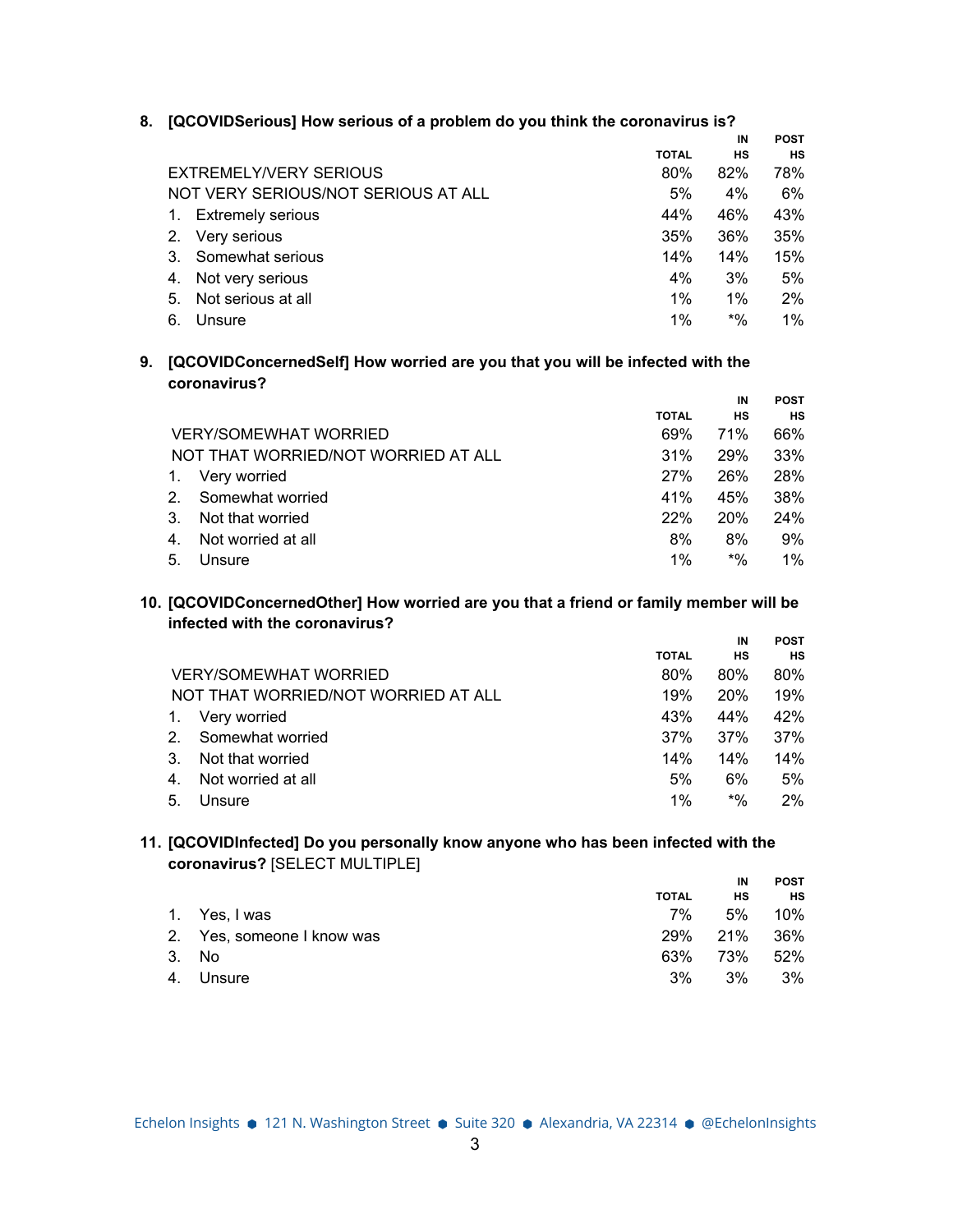**12. [QCOVIDJobs] Do you personally know anyone who lost their job or had their pay or hours cut as a result of the coronavirus?** [SELECT MULTIPLE]

|                                                                 |              | IN     | <b>POST</b> |
|-----------------------------------------------------------------|--------------|--------|-------------|
|                                                                 | <b>TOTAL</b> | НS     | <b>HS</b>   |
| 1. Yes, I lost my job or had hours cut                          | 20%          | 10%    | 29%         |
| 2. Yes, someone in my household lost their job or had hours cut | 33%          | $30\%$ | 35%         |
| 3. Yes, somebody else I know lost their job or had hours cut    | 33%          | 32%    | 35%         |
| 4. No                                                           | 26%          | 35%    | 18%         |
| 5. Unsure                                                       | $2\%$        | $1\%$  | 3%          |
|                                                                 |              |        |             |

**13. [QCOVIDSchedule] Has your school been shut down as a result of the coronavirus pandemic?**

|           |       | IN          | POST      |
|-----------|-------|-------------|-----------|
|           | TOTAL | <b>HS</b>   | <b>HS</b> |
| 1. Yes    |       | 92% 96% 89% |           |
| 2. No     |       | 6% 4% 9%    |           |
| 3. Unsure | $1\%$ | *%          | 3%        |

### **14. [QCOVIDLearning] How, if at all, are you continuing your education for the next few weeks? Select all that apply.** [SELECT MULTIPLE, RANDOMIZE 1-6]

|         |                                                     |              | IN  | <b>POST</b> |
|---------|-----------------------------------------------------|--------------|-----|-------------|
|         |                                                     | <b>TOTAL</b> | НS  | НS          |
|         | 1. Live video streaming classes                     | 51%          | 52% | 50%         |
| 2.      | Increased reading assignments                       | 39%          | 42% | 35%         |
| $3_{-}$ | Recorded video classes                              | 35%          | 31% | 39%         |
| 4.      | Increased writing assignments                       | 35%          | 37% | 32%         |
| 5.      | Remote teleconferencing discussions with classmates | 33%          | 36% | 30%         |
| 6.      | Virtual presentations to my classmates              | 32%          | 30% | 33%         |
| 7.      | Other (Please specify)                              | 5%           | 7%  | 4%          |
| 8.      | None of these                                       | 6%           | 4%  | 8%          |

#### **15. [QCOVIDCancelled] Which, if any, of the following have been cancelled for you? Select all that apply.** [SELECT MULTIPLE, RANDOMIZE 1-7] **IN POST**

|                                 |                                           |              | ΙN  | rusi |
|---------------------------------|-------------------------------------------|--------------|-----|------|
|                                 |                                           | <b>TOTAL</b> | НS  | НS   |
| 1.                              | Student trips or retreats                 | 50%          | 61% | 39%  |
| 2.                              | Social events like prom                   | 48%          | 58% | 39%  |
| 3.                              | Student club events or receptions         | 48%          | 54% | 42%  |
| 4.                              | Regular final exams                       | 47%          | 55% | 40%  |
| 5.                              | Graduation                                | 37%          | 37% | 37%  |
| 6.                              | Job fairs or other job recruitment events | 29%          | 24% | 35%  |
| $7_{\scriptscriptstyle{\circ}}$ | AP/IB exams                               | 22%          | 28% | 17%  |
| 8.                              | Other (Please specify)                    | 3%           | 4%  | 2%   |
| 9.                              | None of these                             | 9%           | 7%  | 11%  |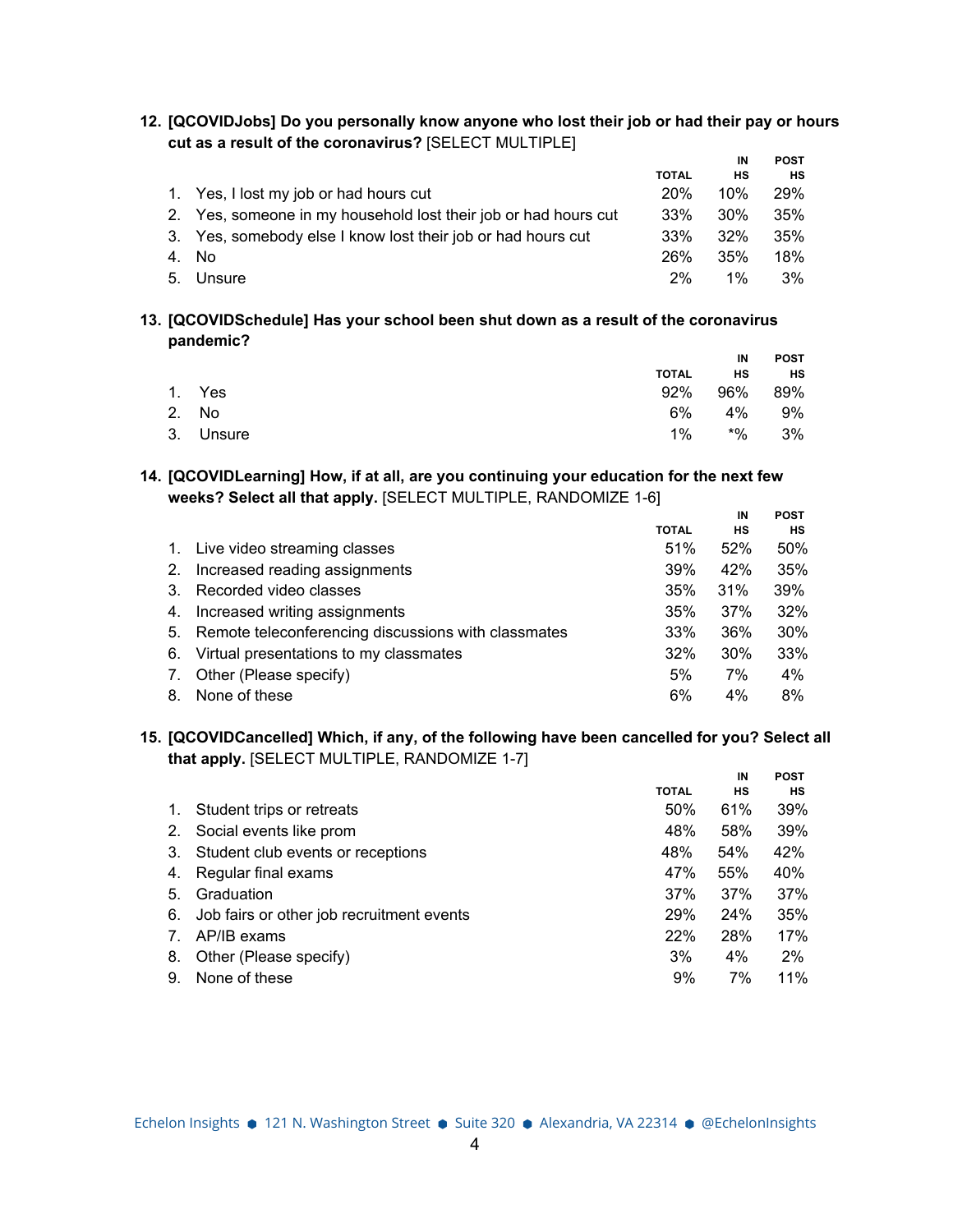[ONLY SHOW TO QEDUCATION = 2-5]

**16. [QCOVIDRefund] Has your institution refunded or offered financial credit for the semester that was suspended, cut short, or moved online?**

|    |                                                                    | <b>TOTAL</b>     | IN                       | <b>POST</b> |
|----|--------------------------------------------------------------------|------------------|--------------------------|-------------|
|    |                                                                    | <b>ANSWERING</b> | НS                       | HS          |
|    | 1. Yes, this semester was partially refunded                       | <b>29%</b>       |                          | 29%         |
|    | 2. Yes, this semester was fully refunded                           | 15%              | -                        | 15%         |
|    | 3. Yes, I was offered financial credit for this semester           | 11%              |                          | 11%         |
|    | 4. No, my institution has not refunded or offered financial credit | 33%              | $\overline{\phantom{0}}$ | 33%         |
|    | for this semester                                                  |                  |                          |             |
| 5. | Unsure                                                             | 13%              |                          | 13%         |

### [ONLY SHOW TO QEDUCATION = 2-5]

**17. [QCOVIDDebt] The federal government has changed some provisions regarding repayment of student loans. Will changes to student loan repayment policies personally help you?**

|                                                      | <b>TOTAL</b>     | IN             | <b>POST</b> |
|------------------------------------------------------|------------------|----------------|-------------|
|                                                      | <b>ANSWERING</b> | нs             | нs          |
| 1. I have debt and changes will probably help me     | 31%              |                | - 31%       |
| 2. I have debt but changes probably will not help me | 24%              |                | $-24\%$     |
| 3. I don't have any student loan debt                | 36%              | $\blacksquare$ | 36%         |
| 4. Unsure                                            | 9%               | $\sim$         | 9%          |

### [ONLY SHOW TO QEDUCATION = 1]

# **18. [QCOVIDPreHsPlan] Before the virus, what were your post-graduation plans? Select all that apply.**

|             |                                                                | <b>TOTAL</b>     | IN    | <b>POST</b>              |
|-------------|----------------------------------------------------------------|------------------|-------|--------------------------|
|             |                                                                | <b>ANSWERING</b> | нs    | НS                       |
| $1_{\cdot}$ | Attend a four-year college                                     | 56%              | 56%   |                          |
|             | 2. Work in a part-time job while attending college or training | 17%              | 17%   |                          |
| 3.          | Attend a two-year college                                      | 14%              | 14%   |                          |
| 4.          | Attend a career training or                                    | 9%               | 9%    | $\overline{\phantom{0}}$ |
|             | apprenticeship program                                         |                  |       |                          |
| 5.          | Work full-time                                                 | 7%               | 7%    |                          |
| 6.          | Enter the military or armed forces                             | 4%               | $4\%$ |                          |
| 7.          | Work or volunteer for a year before attending school/training  | 4%               | 4%    |                          |
| 8.          | Other (please specify)                                         | 3%               | 3%    | $\overline{\phantom{a}}$ |
| 9.          | Unsure                                                         | 16%              | 16%   |                          |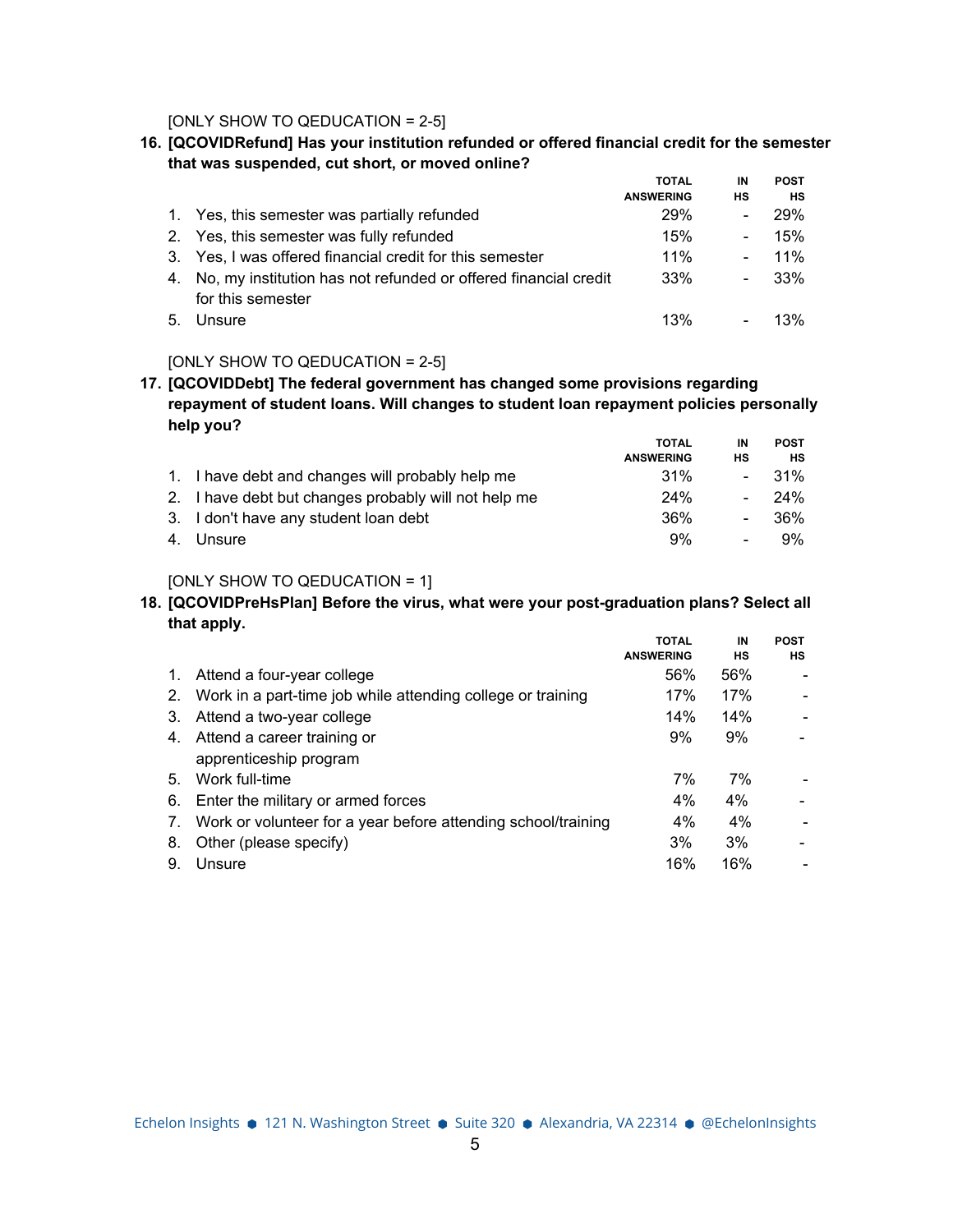[ONLY SHOW TO QEDUCATION = 2-5]

### **19. [QCOVIDPreCollegePlan] Before the virus, what were your post-graduation plans?**

|    |                                       | <b>TOTAL</b><br><b>ANSWERING</b> | IN<br>НS                     | <b>POST</b><br>НS |
|----|---------------------------------------|----------------------------------|------------------------------|-------------------|
|    | Work full-time                        | 51%                              | $\overline{\phantom{a}}$     | 51%               |
| 2. | Pursue additional higher education    | 12%                              | $\overline{\phantom{a}}$     | $12\%$            |
|    | 3. Attend additional career training  | 9%                               | $\overline{\phantom{a}}$     | 9%                |
|    | 4. Start or raise a family            | 8%                               | $\qquad \qquad \blacksquare$ | 8%                |
|    | 5. Pursue volunteer service           | 7%                               | -                            | 7%                |
|    | 6. Enter the military or armed forces | 4%                               | $\overline{\phantom{a}}$     | $4\%$             |
| 7. | Attend an apprenticeship program      | 2%                               | -                            | 2%                |
| 8. | Other (Please specify)                | $1\%$                            | -                            | 1%                |
| 9. | Unsure                                | 6%                               | $\overline{\phantom{a}}$     | 6%                |

### **20. [QCOVIDChangedPlans] Have your post-graduation plans changed as a result of the coronavirus pandemic?**

|           |             | IN | POST      |
|-----------|-------------|----|-----------|
|           | TOTAL       | HS | <b>HS</b> |
| 1. Yes    | 37% 26% 48% |    |           |
| 2. No     | 50% 59% 41% |    |           |
| 3. Unsure | 13% 15% 11% |    |           |

# **21. [QCOVIDPrayer] Compared to before the virus, do you find yourself praying or thinking about spiritual issues more or less?** [SELECT MULTIPLE]

|                                                   |              | IN      | <b>POST</b> |
|---------------------------------------------------|--------------|---------|-------------|
|                                                   | <b>TOTAL</b> | нs      | <b>HS</b>   |
| 1. Yes, I pray more often                         | 39%          | 38%     | - 39%       |
| 2. Yes, I think about spiritual issues more often | 28%          | 24% 31% |             |
| 3. No.                                            | 35%          | .38%    | 32%         |
| 4. Unsure                                         | 5%           | 5%      | 4%          |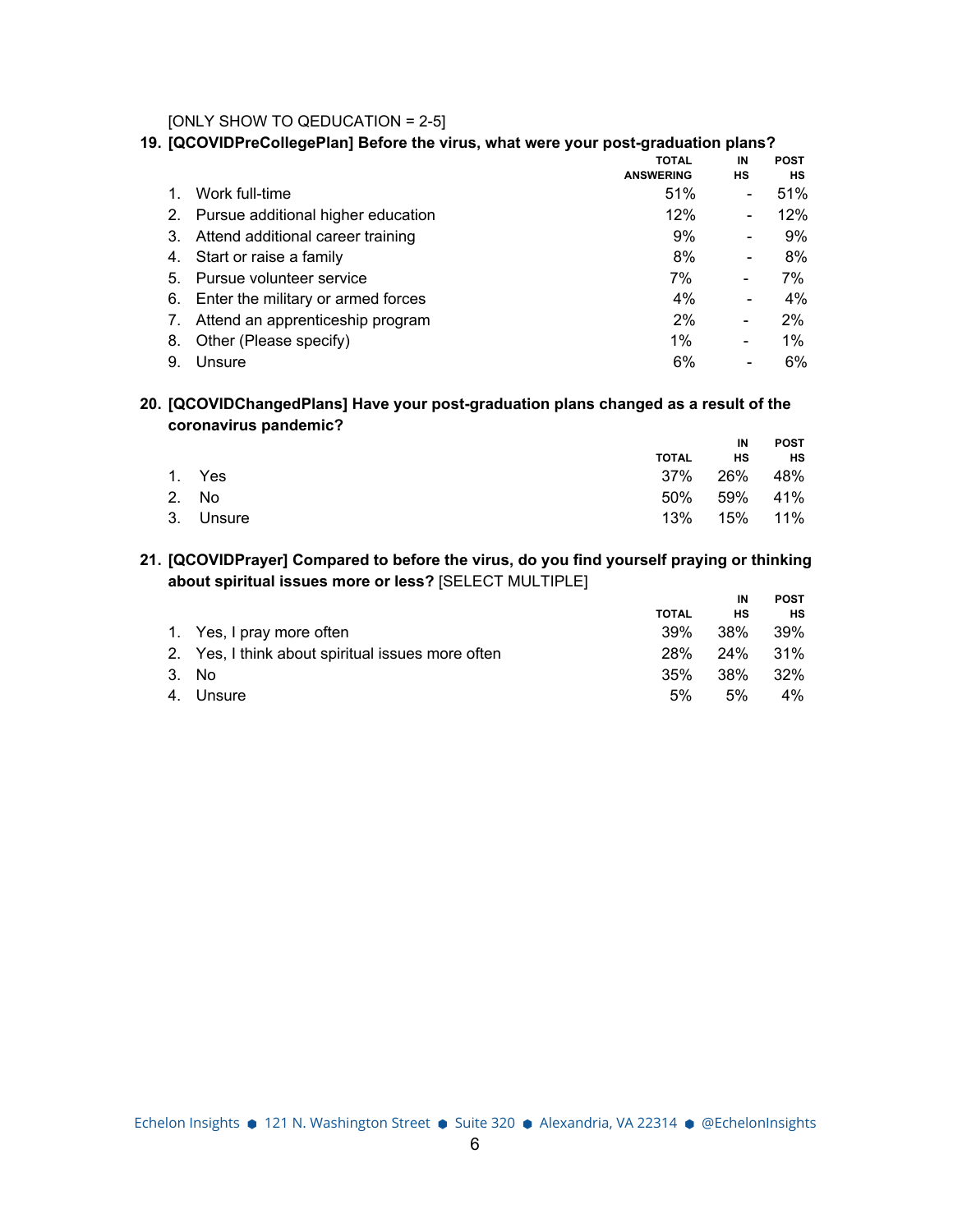|    |                         | well                         |                                                        |                    | all                    |                        |                          |                     |
|----|-------------------------|------------------------------|--------------------------------------------------------|--------------------|------------------------|------------------------|--------------------------|---------------------|
|    |                         | <b>SMEWHT</b><br><b>WELL</b> | <b>VERY/ NOT VERY/</b><br><b>AT ALL</b><br><b>WELL</b> | 1.<br>Very<br>well | 2.<br>Somewhat<br>well | 3.<br>Not that<br>well | 4.<br>Not well<br>at all | 5.<br><b>Unsure</b> |
| А. | <b>Your school</b>      | 77%                          | 19%                                                    | 39%                | 38%                    | 14%                    | 4%                       | 4%                  |
|    | <b>IN HS</b>            | 84%                          | 13%                                                    | 47%                | 37%                    | 10%                    | 3%                       | 3%                  |
|    | POST HS                 | 71%                          | 24%                                                    | 32%                | 39%                    | 19%                    | 6%                       | 5%                  |
| В. | Your social circle      | 72%                          | 23%                                                    | 30%                | 42%                    | 18%                    | 5%                       | 5%                  |
|    | <b>IN HS</b>            | 78%                          | 17%                                                    | 32%                | 46%                    | 13%                    | 3%                       | 5%                  |
|    | POST HS                 | 65%                          | 30%                                                    | 28%                | 37%                    | 22%                    | 7%                       | 5%                  |
| C. | Your local police force | 70%                          | 15%                                                    | 31%                | 39%                    | 11%                    | 4%                       | 14%                 |
|    | <b>IN HS</b>            | 75%                          | 10%                                                    | 35%                | 40%                    | 8%                     | 3%                       | 15%                 |
|    | POST HS                 | 66%                          | 20%                                                    | 27%                | 39%                    | 15%                    | 5%                       | 14%                 |
| D. | Your workplace or your  |                              |                                                        |                    |                        |                        |                          |                     |
|    | parent's workplace      | 70%                          | 21%                                                    | 30%                | 40%                    | 14%                    | 6%                       | 9%                  |
|    | <b>IN HS</b>            | 71%                          | 16%                                                    | 34%                | 37%                    | 12%                    | 4%                       | 13%                 |
|    | POST HS                 | 69%                          | 25%                                                    | 27%                | 42%                    | 16%                    | 9%                       | 6%                  |
| Е. | Your state's governor   | 66%                          | 26%                                                    | 32%                | 35%                    | 16%                    | 10%                      | 8%                  |
|    | <b>IN HS</b>            | 68%                          | 23%                                                    | 32%                | 36%                    | 15%                    | 8%                       | 9%                  |
|    | POST HS                 | 65%                          | 29%                                                    | 31%                | 34%                    | 17%                    | 12%                      | 7%                  |
| F. | Local churches or       |                              |                                                        |                    |                        |                        |                          |                     |
|    | places of worship       | 65%                          | 20%                                                    | 33%                | 32%                    | 13%                    | 6%                       | 16%                 |
|    | <b>IN HS</b>            | 69%                          | 13%                                                    | 36%                | 33%                    | 9%                     | 4%                       | 18%                 |
|    | <b>POST HS</b>          | 61%                          | 26%                                                    | 30%                | 31%                    | 18%                    | 9%                       | 13%                 |

# **22. [QCOVIDHandle] In your opinion, how well is each of the following currently handling the coronavirus crisis?**

5. Unsure

2. Somewhat 3. Not that well 4. Not well at

1. Very well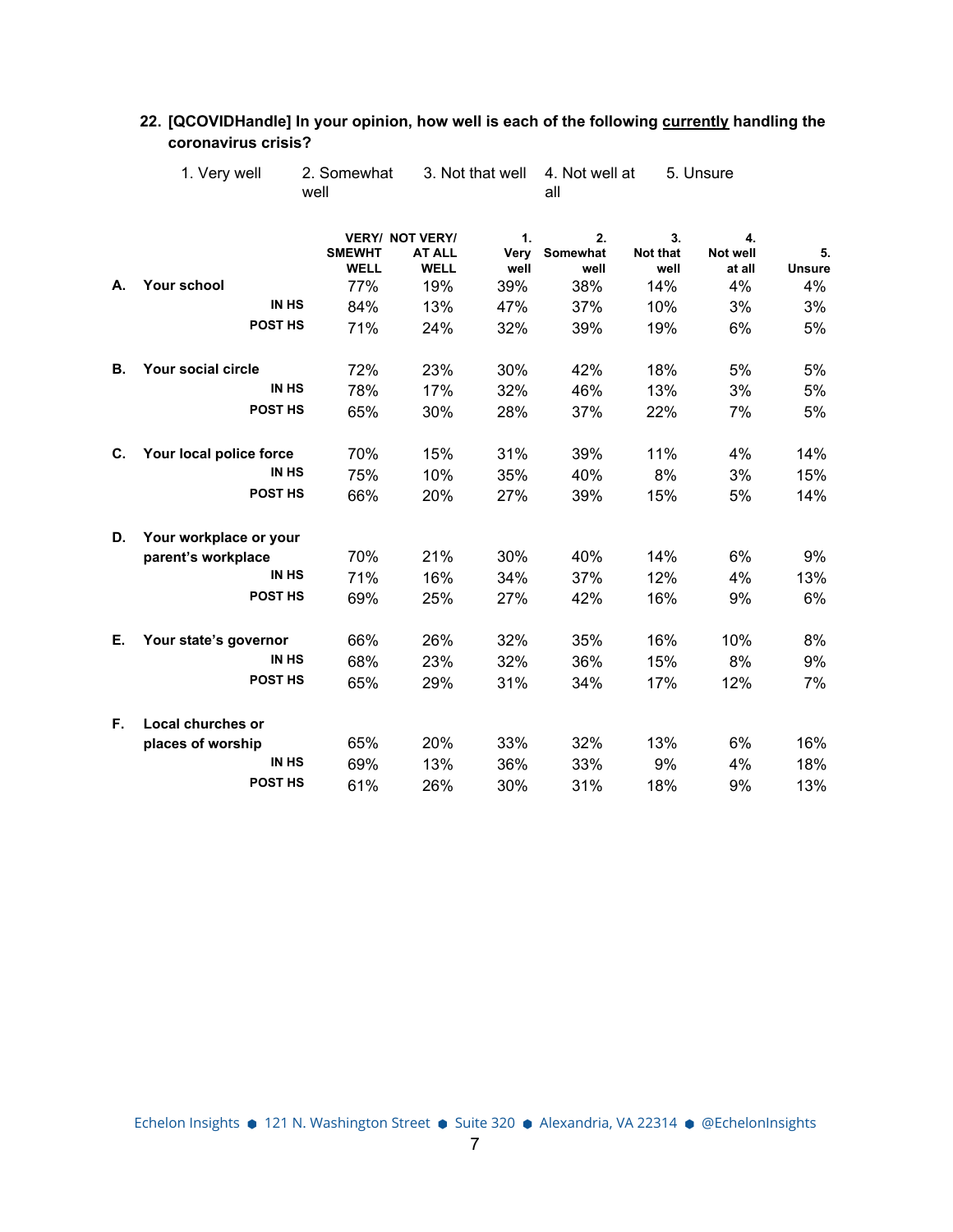**23. A. [QCOVIDGovConfidence] Has [A: your state's governor's] response to the coronavirus made you more confident or less confident in the country's ability to deal with this crisis?**

**POST**

|                   | A   | IN<br>нs<br>(n=782) (n=394) | <b>POST</b><br>HS<br>(n=388) |
|-------------------|-----|-----------------------------|------------------------------|
| 1. More confident | 57% | 55%                         | 58%                          |
| 2. Less confident | 27% | 25%                         | <b>29%</b>                   |
| 3. Unsure         | 17% | 20%                         | 13%                          |

**23. B. [QCOVIDGovConfidence] Has [B: the President's] response to the coronavirus made you more confident or less confident in the country's ability to deal with this crisis?**

|                   |         | IN      | <b>POST</b> |
|-------------------|---------|---------|-------------|
|                   | A       | нs      | HS          |
|                   | (n=818) | (n=406) | (n=412)     |
| 1. More confident | 36%     | 34%     | 39%         |
| 2. Less confident | 51%     | 51%     | 52%         |
| 3. Unsure         | 12%     | 15%     | 10%         |

# **24. [QCOVIDSchoolDecision] Which of the following do you agree with more? Schools that made the decision in March to end in-person classes and switched to remote learning...** [RANDOMIZE 1-2]

|                            |              | IN          | <b>POST</b> |
|----------------------------|--------------|-------------|-------------|
|                            | <b>TOTAL</b> | нs          | нs          |
| 1. Made the right call     |              | 79% 81% 77% |             |
| 2. Made the wrong decision | 15%          | 12%         | 18%         |
| 3. Unsure                  | 6%           | 7%          | 5%          |

### **25. [QCOVIDDisruption] Which of the following do you agree with more? The disruptions the coronavirus caused are…** [RANDOMIZE 1-2]

|               |                                                                                                      |              | IN  | <b>POST</b> |
|---------------|------------------------------------------------------------------------------------------------------|--------------|-----|-------------|
|               |                                                                                                      | <b>TOTAL</b> | НS  | нs          |
|               | Necessary to keep people safe, even if disruptions to the<br>economy negatively impact my generation | 76%          | 79% | 72%         |
| <sup>2.</sup> | Not worth the cost to my generation, and we should reopen<br>businesses and schools quickly          | 19%          | 14% | 23%         |
|               | Unsure                                                                                               | 6%           | 6%  | 5%          |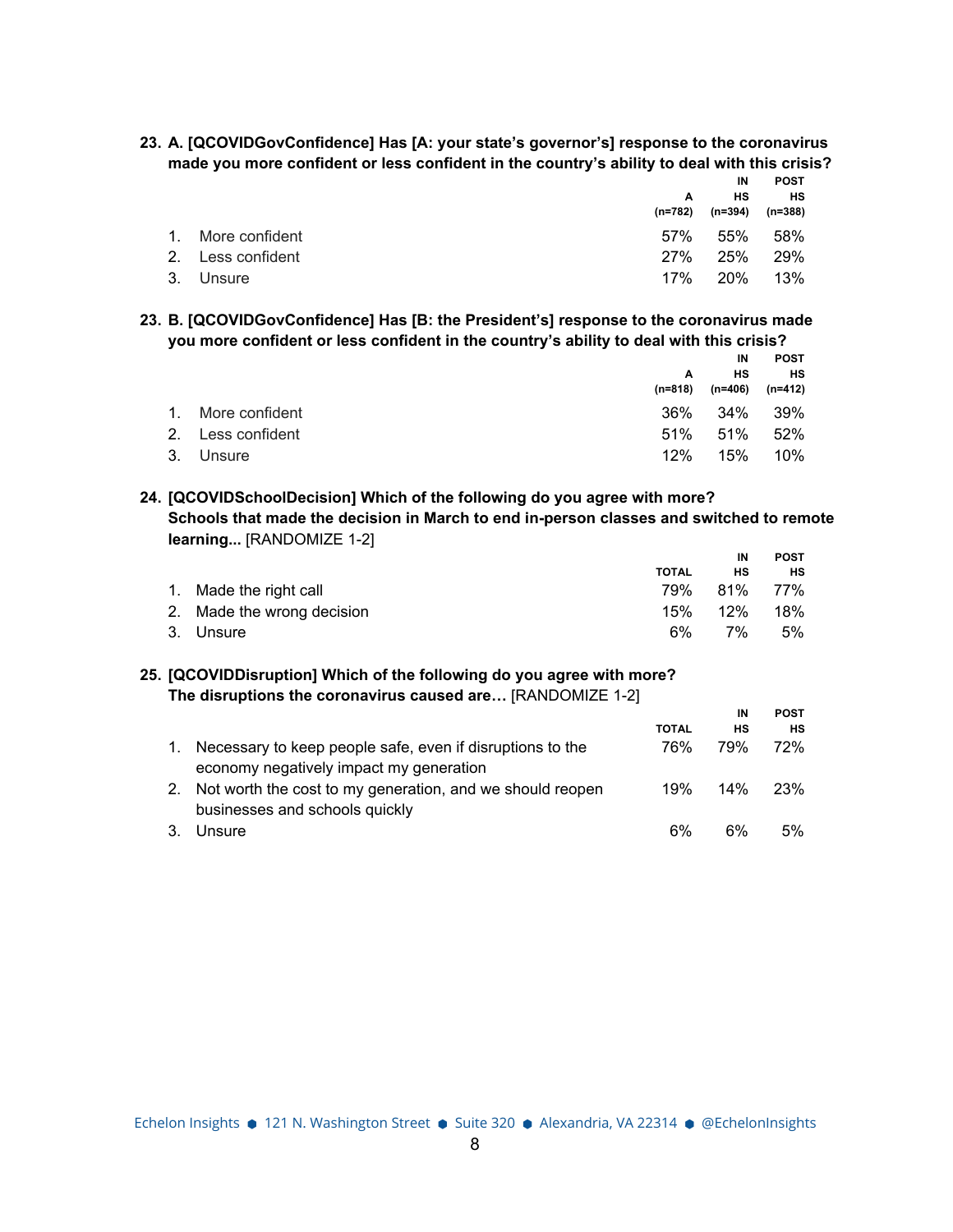### **COVID-19 AND CHINA**

#### **26. Which of the following do you agree with more?**

| China is [RANDOMIZE 1-2]                |              |     |             |
|-----------------------------------------|--------------|-----|-------------|
|                                         |              | IN  | <b>POST</b> |
|                                         | <b>TOTAL</b> | нs  | НS          |
| 1. An ally to the United States         | <b>27%</b>   | 20% | 33%         |
| 2. A <b>threat</b> to the United States | 46%          | 52% | 39%         |
| 3. Unsure                               | 28%          | 28% | 27%         |

**27. Thinking about current events, which of the following do you agree with more? It's OK if you don't have an opinion either way.** [RANDOMIZE 1-2]

|                                                                                                                                                |              | IN              | <b>POST</b> |
|------------------------------------------------------------------------------------------------------------------------------------------------|--------------|-----------------|-------------|
|                                                                                                                                                | <b>TOTAL</b> | <b>HS</b>       | НS          |
| The coronavirus crisis in the United States is mostly China's<br>fault because the virus began there and they covered up how<br>serious it was | 44%          | 48%             | 41%         |
| The coronavirus crisis in the United States is mostly our own<br>government's fault for not responding properly                                | 44%          | 40 <sub>%</sub> | 48%         |
| Unsure                                                                                                                                         | 12%          | 12%             | 12%         |

### **IDEOLOGY**

#### **28. [QIdeology] Would you say you consider yourself to be ideologically… ?**

|         |                                   |              | IN  | <b>POST</b> |
|---------|-----------------------------------|--------------|-----|-------------|
|         |                                   | <b>TOTAL</b> | НS  | нs          |
|         | <b>VERY/SOMEWHAT CONSERVATIVE</b> | 30%          | 26% | 33%         |
|         | <b>VERY/SOMEWHAT PROGRESSIVE</b>  | <b>20%</b>   | 16% | 23%         |
|         | Very conservative                 | 12%          | 10% | 14%         |
| $2_{-}$ | Somewhat conservative             | 17%          | 16% | 19%         |
| 3.      | Moderate                          | 39%          | 41% | 37%         |
| 4.      | Somewhat progressive              | 11%          | 9%  | 13%         |
| 5.      | Very progressive                  | 8%           | 7%  | 10%         |
| 6.      | Unsure                            | 12%          | 16% | 7%          |

# **29. [QPeerIdeology] In general, how would you describe most of your classmates at your current or most recent school?** [ROTATE 1-2]

|                                            |              | IN  | <b>POST</b> |
|--------------------------------------------|--------------|-----|-------------|
|                                            | <b>TOTAL</b> | НS  | НS          |
| 1. More ideologically conservative than me | 21%          | 16% | 27%         |
| 2. More ideologically progressive than me  | 26%          | 20% | 32%         |
| 3. About ideologically the same as me      | 30%          | 35% | 25%         |
| 4. Unsure                                  | 22%          | 29% | 16%         |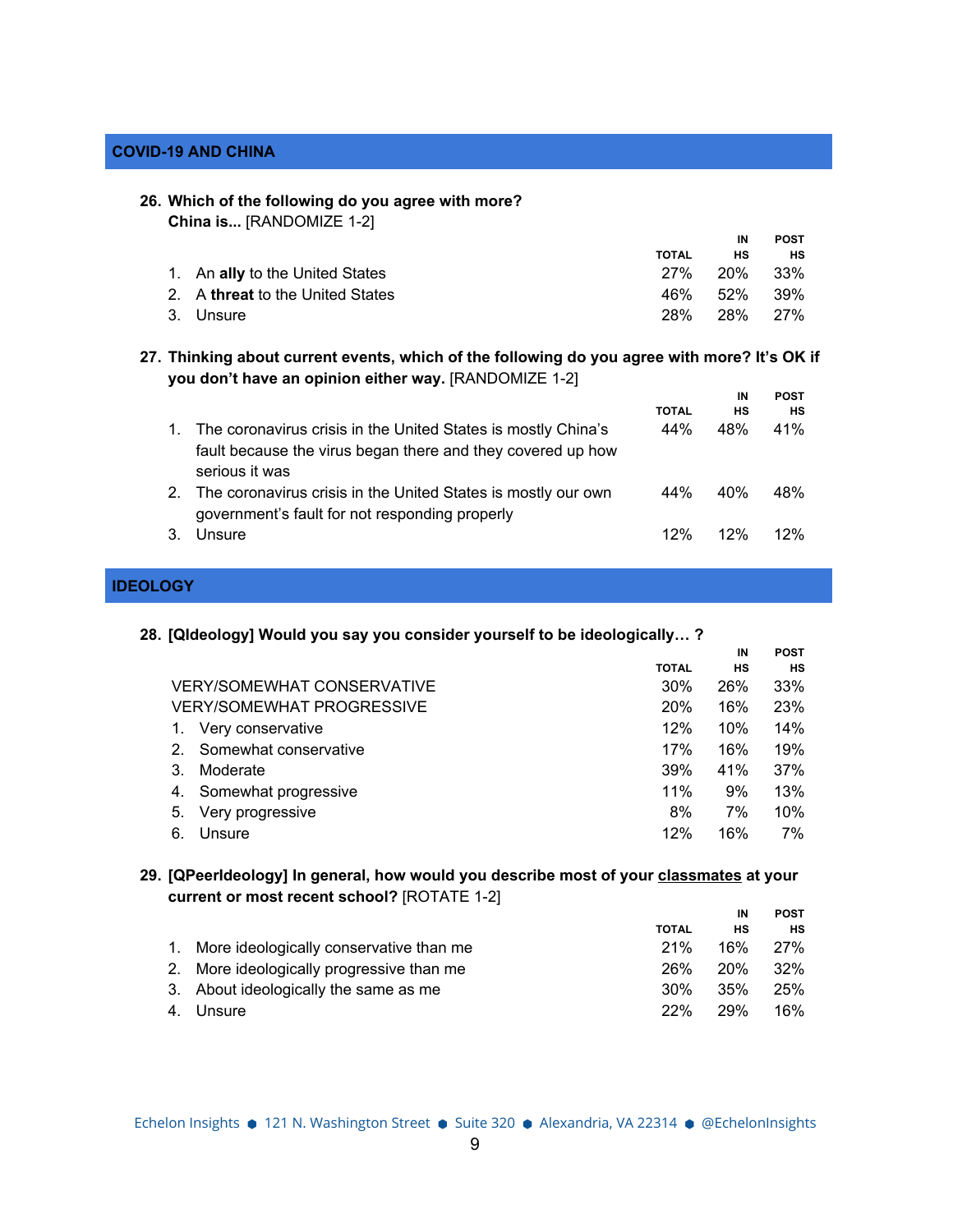| 30. [QTeacherIdeology] In general, how would you describe most of your teachers at your |  |
|-----------------------------------------------------------------------------------------|--|
| current or most recent school? [ROTATE 1-2]                                             |  |

|                                            |              | IN      | <b>POST</b> |
|--------------------------------------------|--------------|---------|-------------|
|                                            | <b>TOTAL</b> | нs      | <b>HS</b>   |
| 1. More ideologically conservative than me | 25%          | 24% 27% |             |
| 2. More ideologically progressive than me  | 29%          | 25%     | .34%        |
| 3. About ideologically the same as me      | 21%          | 19%     | 22%         |
| 4. Unsure                                  | 24%          | 32%     | 17%         |

**Please rate how much you agree or disagree with each of the following statements your current or most recent school**. [DISPLAY AS INSTRUCTIONS ABOVE EACH QSCHOOL QUESTION] [RANDOMIZE ORDER OF QSCHOOL QUESTIONS]

|     |                                                                                                                         | <b>STRONGLY/ STRONGLY/</b><br><b>SOMEWHAT SOMEWHAT</b> | <b>AGREE DISAGREE</b> | 1.<br><b>Strongly Somewhat Somewhat</b><br>agree | 2.<br>agree | 3.<br>disagree | 4.<br><b>Strongly</b><br>disagree | 5.<br><b>Unsure</b> |
|-----|-------------------------------------------------------------------------------------------------------------------------|--------------------------------------------------------|-----------------------|--------------------------------------------------|-------------|----------------|-----------------------------------|---------------------|
| 31. | [QSchool_2] My teachers                                                                                                 |                                                        |                       |                                                  |             |                |                                   |                     |
|     | generally try to teach about                                                                                            |                                                        |                       |                                                  |             |                |                                   |                     |
|     | subjects like culture,                                                                                                  |                                                        |                       |                                                  |             |                |                                   |                     |
|     | government, or economics in a                                                                                           |                                                        |                       |                                                  |             |                |                                   |                     |
|     | fair and unbiased way.                                                                                                  | 77%                                                    | 18%                   | 31%                                              | 46%         | 13%            | 5%                                | 5%                  |
|     | <b>IN HS</b>                                                                                                            | 80%                                                    | 16%                   | 33%                                              | 46%         | 12%            | 4%                                | 4%                  |
|     | <b>POST HS</b>                                                                                                          | 75%                                                    | <b>20%</b>            | 29%                                              | 46%         | 14%            | 5%                                | 5%                  |
| 32. | [QSchool 1] I feel comfortable<br>discussing my views on<br>national political and economic<br>issues with my teachers. | 67%                                                    | 27%                   | 26%                                              | 41%         | 19%            | 8%                                | 6%                  |
|     | <b>IN HS</b>                                                                                                            | 70%                                                    | 25%                   | 26%                                              | 44%         | 19%            | 6%                                | 5%                  |
|     | <b>POST HS</b>                                                                                                          | 64%                                                    | 29%                   | 26%                                              | 38%         | 19%            | 10%                               | 6%                  |
| 33. | [QSchool_3] I feel safe<br>expressing controversial or<br>unpopular opinions in the                                     |                                                        |                       |                                                  |             |                |                                   |                     |
|     | classroom.                                                                                                              | 64%                                                    | 30%                   | 24%                                              | 40%         | 21%            | 9%                                | 6%                  |
|     | <b>IN HS</b>                                                                                                            | 65%                                                    | 29%                   | 22%                                              | 43%         | 22%            | 7%                                | 6%                  |
|     | <b>POST HS</b>                                                                                                          | 63%                                                    | 31%                   | 26%                                              | 37%         | 20%            | 11%                               | 6%                  |

# **34. [QGovSize] Which would you rather have?** [RANDOMIZE 1-2]

|                                                                           |              | IN   | <b>POST</b> |
|---------------------------------------------------------------------------|--------------|------|-------------|
|                                                                           | <b>TOTAL</b> | нs   | нs          |
| 1. A smaller government with fewer government programs and<br>lower taxes | 54%          | .56% | 51%         |
| 2. A larger government with more government programs and<br>higher taxes  | 27%          | 22%  | 32%         |
| Unsure                                                                    | 19%          | 22%  | 17%         |

Echelon Insights ● 121 N. Washington Street ● Suite 320 ● Alexandria, VA 22314 ● @EchelonInsights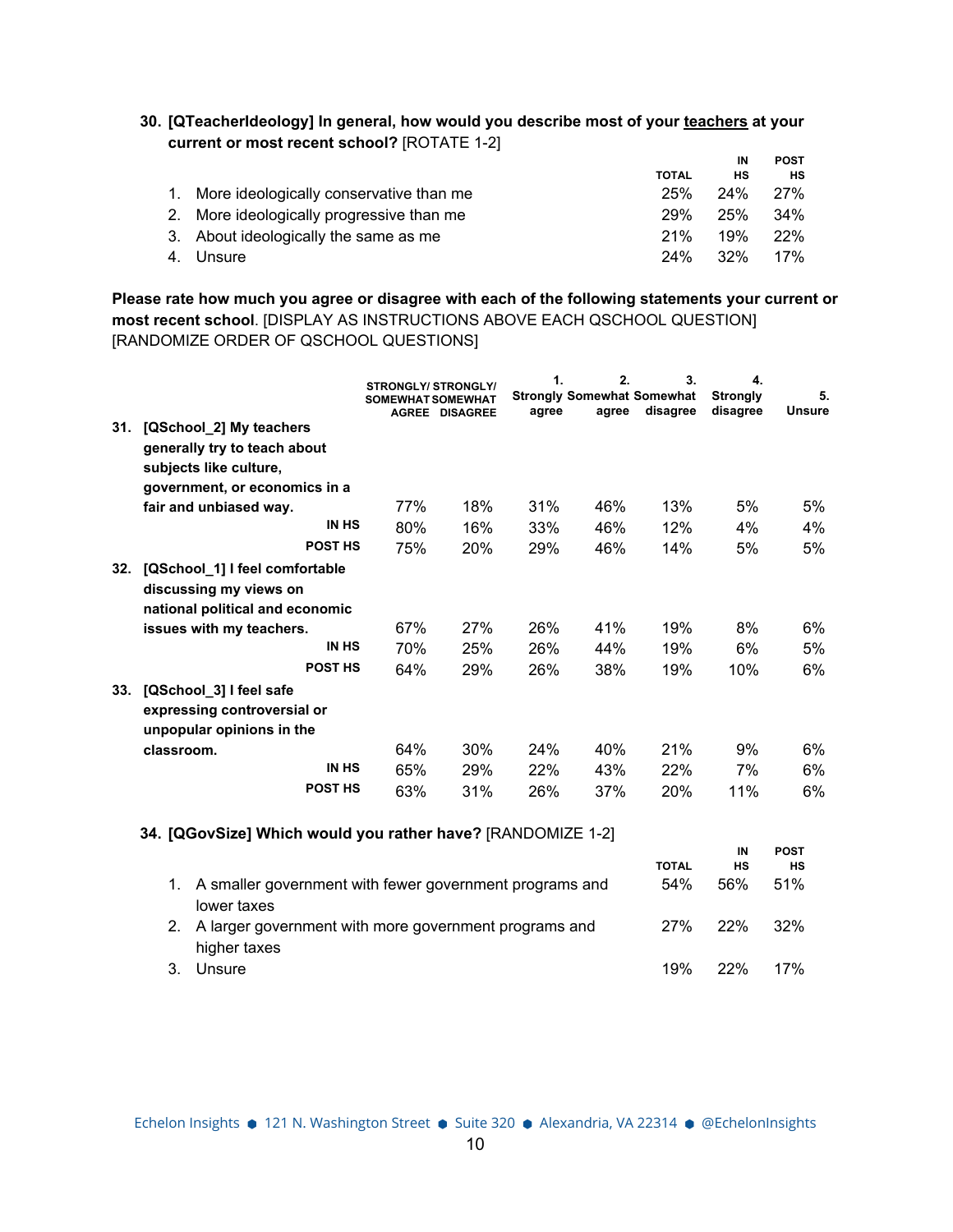| need [RANDOMIZE 1-2]         |              |     |             |
|------------------------------|--------------|-----|-------------|
|                              |              | ΙN  | <b>POST</b> |
|                              | <b>TOTAL</b> | нs  | нs          |
| More government programs     | 43%          | 39% | 47%         |
| 2. Fewer government programs | 35%          | 36% | .34%        |

3. Unsure 22% 24% 19%

# **35. [QGovSustain] Which of the following do you agree with more?**

In order to maintain our way of life in the United States for at least the next 10 years, we

| 36. [QGovCompare] Thinking about your parent's generation, do you think the federal |
|-------------------------------------------------------------------------------------|
| government today has more power or less power compared to older generations?        |

|               |              | IN          | <b>POST</b> |
|---------------|--------------|-------------|-------------|
|               | <b>TOTAL</b> | нs          | НS          |
| 1. More power | 58%          | 60% 57%     |             |
| 2. Less power |              | 25% 21% 29% |             |
| 3. Unsure     | 17%          | 19%  14%    |             |

### **37. [QGovThreat] Do you think the federal government threatens your own personal rights and freedoms, or not?**

|           |              | IN          | <b>POST</b> |
|-----------|--------------|-------------|-------------|
|           | <b>TOTAL</b> | <b>HS</b>   | HS          |
| 1. Yes    |              | 46% 46% 47% |             |
| 2. No     |              | 35% 34% 37% |             |
| 3. Unsure |              | 18% 20% 16% |             |

# [ONLY SHOW TO QEDUCATION = 4]

### **38. [QActivismAware] To your best knowledge, are there active Conservative groups on your campus?**

|           | <b>TOTAL</b>     | IN |            |
|-----------|------------------|----|------------|
|           | <b>ANSWERING</b> |    | HS POST HS |
| 1. Yes    | $51\%$ - $51\%$  |    |            |
| 2. No     | 27% - 27%        |    |            |
| 3. Unsure | 22%              |    | $-22\%$    |

[ONLY SHOW TO QEDUCATION = 4 AND QACTIVISMAWARE = YES]

# **39. [QActivismGender] Thinking about Conservative groups on your campus, would you say more men are involved or more women?**

|                                                        | <b>TOTAL</b>     | IN     | <b>POST</b> |
|--------------------------------------------------------|------------------|--------|-------------|
|                                                        | <b>ANSWERING</b> | нs     | HS          |
| 1. More men are involved                               | 52%              |        | .52%        |
| 2. More women are involved                             | 16%              | $\sim$ | 16%         |
| 3. About the same number of men and women are involved | 24%              | $\sim$ | -24%        |
| 4. Unsure                                              | 8%               |        | 8%          |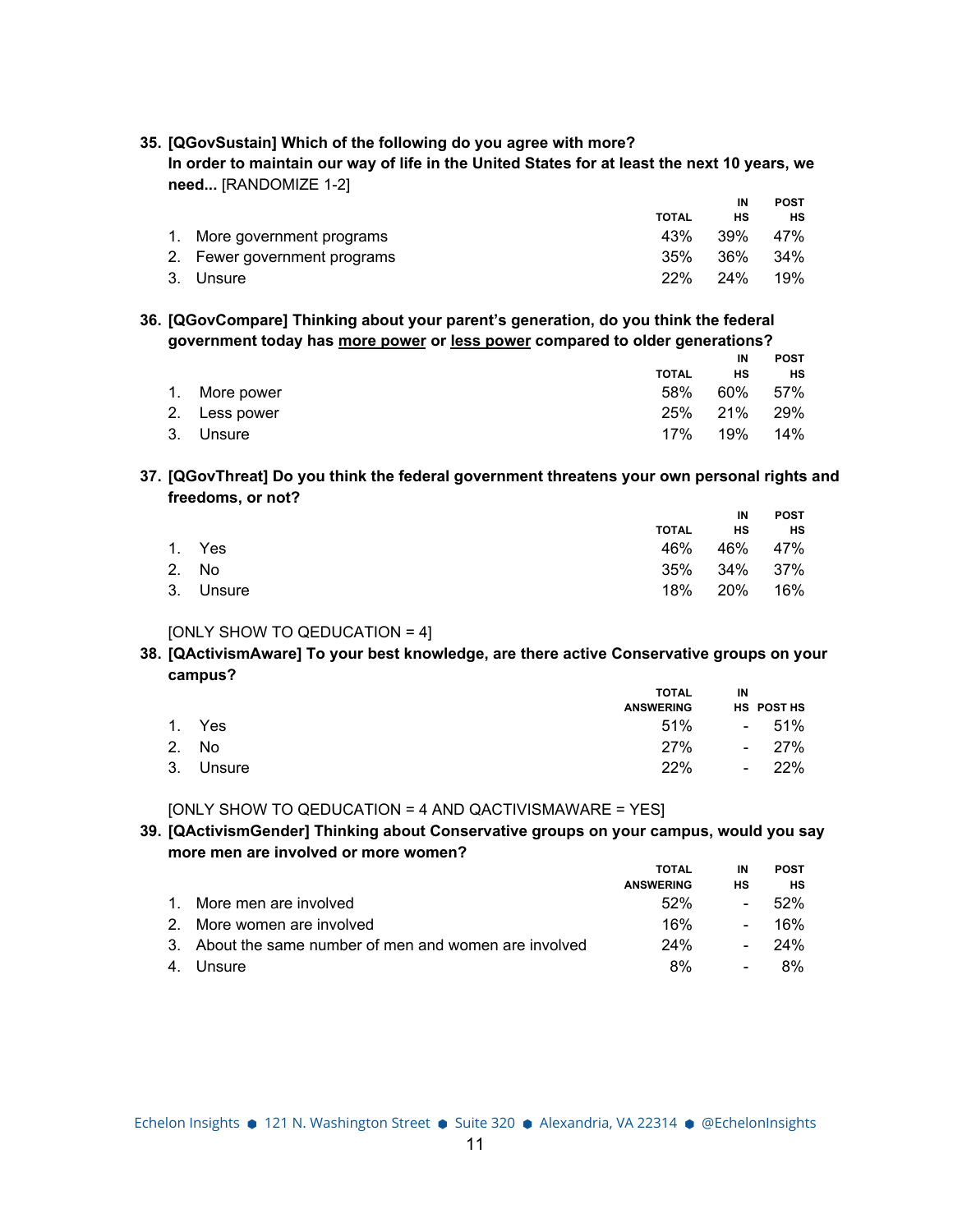# **LIFE GOALS AND VALUES**

**40. [QValues] Changing topics slightly, how important do you think it is personally for you to do each of the following?** [RANDOMIZE ORDER OF A-F]

|    | 1. Extremely               | 2. Very      |                                                                       | 3. Somewhat |                                     | 4. Not that             | 5. Not                      |                             | 6. Unsure                               |              |
|----|----------------------------|--------------|-----------------------------------------------------------------------|-------------|-------------------------------------|-------------------------|-----------------------------|-----------------------------|-----------------------------------------|--------------|
|    | important                  | important    |                                                                       | important   |                                     | important               |                             | important at all            |                                         |              |
|    |                            |              | <b>EXTRMLY/ NOT THAT/</b><br><b>VERY</b><br><b>IMPORTANTIMPORTANT</b> | AT ALL      | 1.<br><b>Extremely</b><br>important | 2.<br>Very<br>important | 3.<br>Somewhat<br>important | 4.<br>Not that<br>important | 5.<br><b>Not</b><br>important<br>at all | 6.<br>Unsure |
| А. | Save some of the           |              |                                                                       |             |                                     |                         |                             |                             |                                         |              |
|    | money you make for         |              |                                                                       |             |                                     |                         |                             |                             |                                         |              |
|    | the future                 |              | 75%                                                                   | 7%          | 45%                                 | 30%                     | 16%                         | 5%                          | 2%                                      | 2%           |
|    |                            | <b>IN HS</b> | 77%                                                                   | 5%          | 42%                                 | 34%                     | 17%                         | 4%                          | 1%                                      | 2%           |
|    |                            | POST HS      | 73%                                                                   | 9%          | 47%                                 | 26%                     | 15%                         | 7%                          | 3%                                      | 3%           |
| В. | <b>Exercise and live a</b> |              |                                                                       |             |                                     |                         |                             |                             |                                         |              |
|    | healthy lifestyle          |              | 71%                                                                   | 7%          | 39%                                 | 32%                     | 20%                         | 5%                          | 2%                                      | 2%           |
|    |                            | IN HS        | 72%                                                                   | 5%          | 38%                                 | 34%                     | 21%                         | 4%                          | 1%                                      | 2%           |
|    |                            | POST HS      | 70%                                                                   | 9%          | 39%                                 | 31%                     | 19%                         | 6%                          | 3%                                      | 3%           |
| C. | Volunteer in your          |              |                                                                       |             |                                     |                         |                             |                             |                                         |              |
|    | community                  |              | 52%                                                                   | 13%         | 22%                                 | 29%                     | 32%                         | 10%                         | 4%                                      | 3%           |
|    |                            | IN HS        | 50%                                                                   | 13%         | 21%                                 | 29%                     | 35%                         | 9%                          | 4%                                      | 3%           |
|    |                            | POST HS      | 53%                                                                   | 14%         | 24%                                 | 30%                     | 29%                         | 11%                         | 3%                                      | 4%           |
| D. | Pray or engage in          |              |                                                                       |             |                                     |                         |                             |                             |                                         |              |
|    | spiritually fulfilling     |              |                                                                       |             |                                     |                         |                             |                             |                                         |              |
|    | activity                   |              | 48%                                                                   | 25%         | 25%                                 | 23%                     | 23%                         | 14%                         | 11%                                     | 4%           |
|    |                            | IN HS        | 50%                                                                   | 22%         | 25%                                 | 25%                     | 24%                         | 12%                         | 10%                                     | 4%           |
|    |                            | POST HS      | 46%                                                                   | 28%         | 25%                                 | 20%                     | 21%                         | 15%                         | 13%                                     | 5%           |
| Е. | <b>Attend religious</b>    |              |                                                                       |             |                                     |                         |                             |                             |                                         |              |
|    | services                   |              | 41%                                                                   | 28%         | 20%                                 | 21%                     | 27%                         | 14%                         | 14%                                     | 4%           |
|    |                            | IN HS        | 43%                                                                   | 29%         | 21%                                 | 22%                     | 25%                         | 14%                         | 14%                                     | 4%           |
|    |                            | POST HS      | 40%                                                                   | 27%         | 19%                                 | 21%                     | 29%                         | 14%                         | 13%                                     | 5%           |
| F. | Get active in political    |              |                                                                       |             |                                     |                         |                             |                             |                                         |              |
|    | <b>issues</b>              |              | 37%                                                                   | 26%         | 14%                                 | 22%                     | 33%                         | 19%                         | 7%                                      | 4%           |
|    |                            | IN HS        | 33%                                                                   | 26%         | 13%                                 | 20%                     | 36%                         | 20%                         | 6%                                      | 5%           |
|    |                            | POST HS      | 41%                                                                   | 25%         | 16%                                 | 25%                     | 30%                         | 17%                         | 8%                                      | 4%           |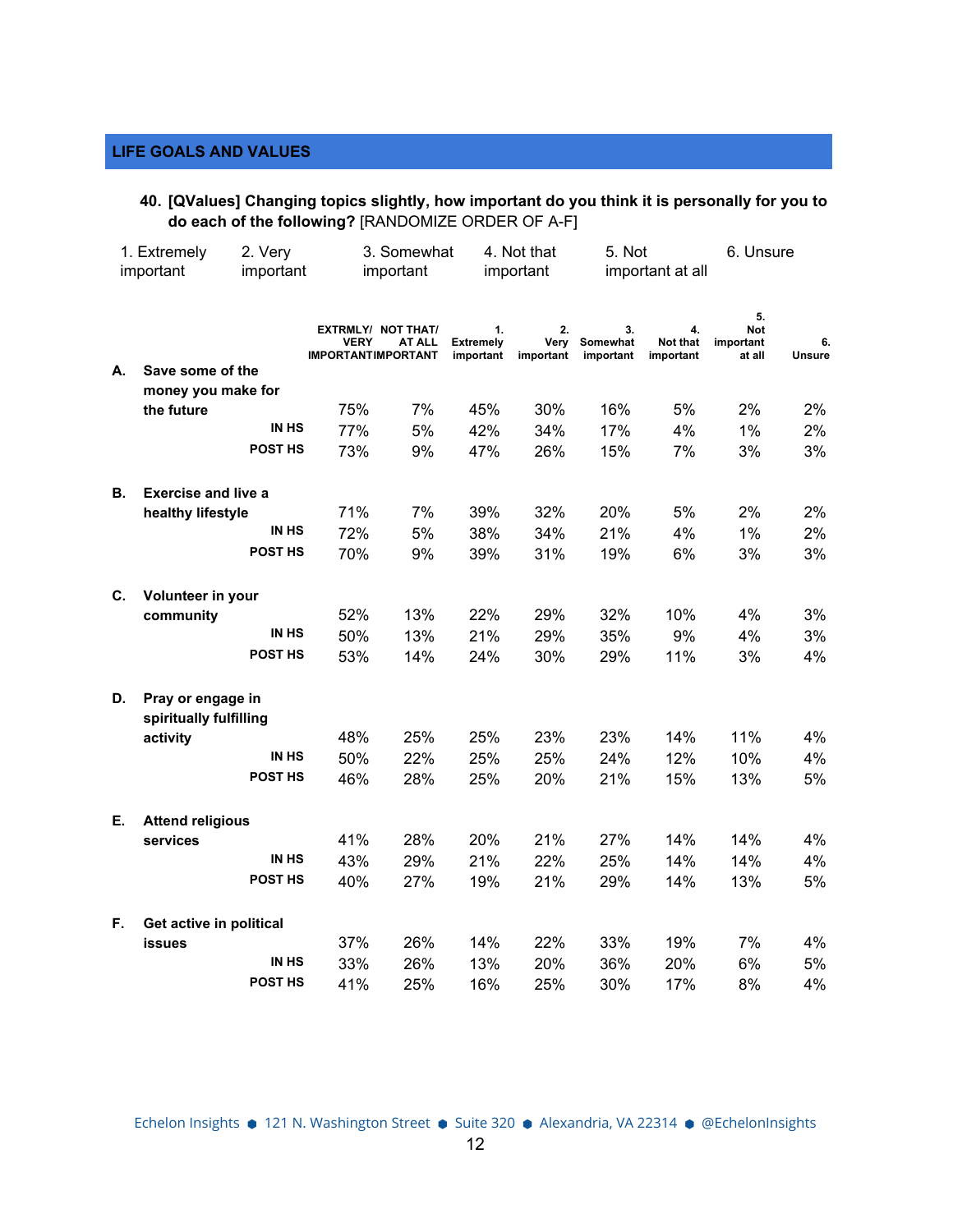|    | 1. Once a<br>week or more                   | 2. A few times<br>a month |                                | 3. About once<br>a month                          |                                 | 4. Once every<br>few months     |                                | 5. About once<br>a year or less | 6. Never                                        |             |
|----|---------------------------------------------|---------------------------|--------------------------------|---------------------------------------------------|---------------------------------|---------------------------------|--------------------------------|---------------------------------|-------------------------------------------------|-------------|
|    |                                             |                           |                                |                                                   |                                 |                                 |                                |                                 |                                                 |             |
|    |                                             |                           | <b>MONTH OR</b><br><b>MORE</b> | ONCE A LESS THAN<br><b>ONCE A</b><br><b>MONTH</b> | 1.<br>Once a<br>week or<br>more | 2.<br>A few<br>times a<br>month | 3.<br>About<br>once a<br>month | 4.<br>Once<br>months            | 5.<br>About<br>every few once a year<br>or less | 6.<br>Never |
| А. | <b>Exercise and live a</b>                  |                           |                                |                                                   |                                 |                                 |                                |                                 |                                                 |             |
|    | healthy lifestyle                           |                           | 72%                            | 28%                                               | 49%                             | 23%                             | 12%                            | 9%                              | 2%                                              | 4%          |
|    |                                             | IN HS                     | 77%                            | 23%                                               | 53%                             | 24%                             | 9%                             | 8%                              | 1%                                              | 5%          |
|    |                                             | POST HS                   | 67%                            | 33%                                               | 46%                             | 22%                             | 15%                            | 10%                             | 3%                                              | 4%          |
| В. | Save some of the                            |                           |                                |                                                   |                                 |                                 |                                |                                 |                                                 |             |
|    | money you make for                          |                           |                                |                                                   |                                 |                                 |                                |                                 |                                                 |             |
|    | the future                                  |                           | 58%                            | 42%                                               | 28%                             | 30%                             | 21%                            | 11%                             | 4%                                              | 6%          |
|    |                                             | IN HS                     | 54%                            | 46%                                               | 24%                             | 30%                             | 21%                            | 12%                             | 4%                                              | 9%          |
|    |                                             | POST HS                   | 61%                            | 39%                                               | 33%                             | 29%                             | 21%                            | 10%                             | 4%                                              | 4%          |
| C. | Pray or engage in<br>spiritually fulfilling |                           |                                |                                                   |                                 |                                 |                                |                                 |                                                 |             |
|    | activity                                    |                           | 49%                            | 51%                                               | 29%                             | 20%                             | 15%                            | 11%                             | 7%                                              | 18%         |
|    |                                             | IN HS                     | 52%                            | 48%                                               | 33%                             | 19%                             | 12%                            | 10%                             | 8%                                              | 19%         |
|    |                                             | POST HS                   | 46%                            | 54%                                               | 25%                             | 21%                             | 19%                            | 12%                             | 6%                                              | 17%         |
| D. | <b>Attend religious</b>                     |                           |                                |                                                   |                                 |                                 |                                |                                 |                                                 |             |
|    | services                                    |                           | 40%                            | 60%                                               | 21%                             | 18%                             | 16%                            | 12%                             | 12%                                             | 20%         |
|    |                                             | <b>IN HS</b>              | 40%                            | 60%                                               | 23%                             | 17%                             | 16%                            | 11%                             | 11%                                             | 22%         |
|    |                                             | POST HS                   | 40%                            | 60%                                               | 20%                             | 19%                             | 16%                            | 13%                             | 13%                                             | 19%         |
| Е. | Volunteer in your                           |                           |                                |                                                   |                                 |                                 |                                |                                 |                                                 |             |
|    | community                                   |                           | 34%                            | 66%                                               | 13%                             | 21%                             | 19%                            | 19%                             | 12%                                             | 17%         |
|    |                                             | IN HS                     | 29%                            | 71%                                               | 10%                             | 19%                             | 19%                            | 19%                             | 13%                                             | 20%         |
|    |                                             | POST HS                   | 39%                            | 61%                                               | 16%                             | 23%                             | 19%                            | 18%                             | 10%                                             | 14%         |
| F. | Get active in political                     |                           |                                |                                                   |                                 |                                 |                                |                                 |                                                 |             |
|    | <b>issues</b>                               |                           | 30%                            | 70%                                               | 13%                             | 17%                             | 17%                            | 14%                             | 12%                                             | 27%         |
|    |                                             | IN HS                     | 24%                            | 76%                                               | 12%                             | 12%                             | 16%                            | 11%                             | 12%                                             | 37%         |
|    |                                             | POST HS                   | 36%                            | 64%                                               | 15%                             | 21%                             | 18%                            | 16%                             | 12%                                             | 17%         |

# **41. [QFrequency] Thinking realistically, how often do you currently do each of the following?** [RANDOMIZE ORDER OF A-F]

Echelon Insights ● 121 N. Washington Street ● Suite 320 ● Alexandria, VA 22314 ● @EchelonInsights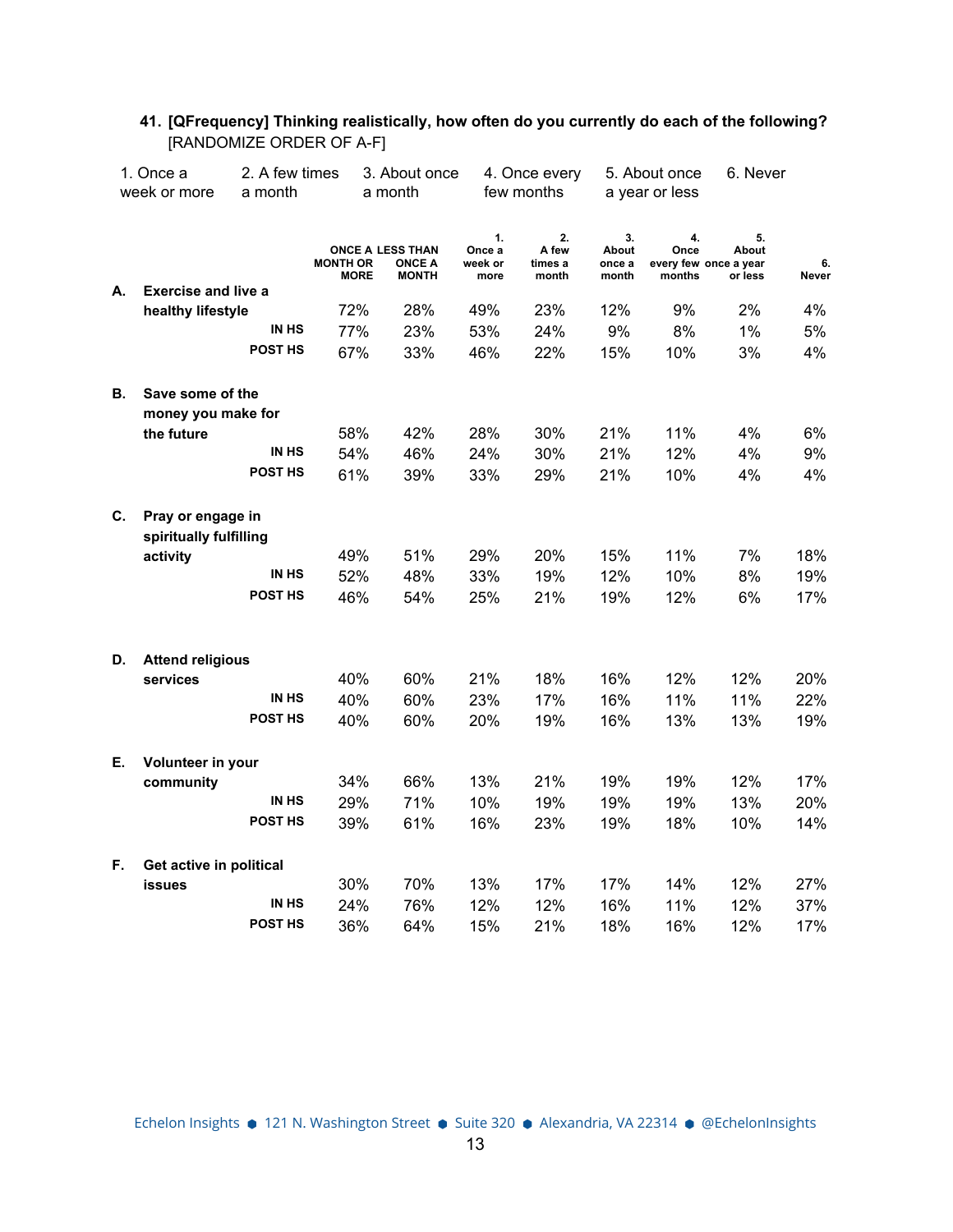| 42. [QLife] Thinking about the long term, how important do you think it is for you personally to |
|--------------------------------------------------------------------------------------------------|
| do each of the following in your lifetime? [RANDOMIZE ORDER OF A-F]                              |

| 1. Extremely |                         | 2. Very      | 3. Somewhat                                     |                                                   |                                            | 4. Not that                    |                                    | 5. Not                            |                                               | 6. Unsure          |  |
|--------------|-------------------------|--------------|-------------------------------------------------|---------------------------------------------------|--------------------------------------------|--------------------------------|------------------------------------|-----------------------------------|-----------------------------------------------|--------------------|--|
|              | important               | important    |                                                 | important                                         |                                            | important                      |                                    | important at all                  |                                               |                    |  |
| А.           | Buy a home              |              | <b>VERY</b><br><b>IMPORTANTIMPORTANT</b><br>69% | <b>EXTRMLY/ NOT THAT/</b><br><b>AT ALL</b><br>11% | 1.<br><b>Extremely</b><br>important<br>38% | 2.<br>Very<br>important<br>31% | 3.<br>Somewhat<br>important<br>17% | 4.<br>Not that<br>important<br>8% | 5.<br><b>Not</b><br>important<br>at all<br>2% | 6.<br>Unsure<br>3% |  |
|              |                         | <b>IN HS</b> | 72%                                             | 8%                                                | 36%                                        | 35%                            | 17%                                | 6%                                | 2%                                            | 4%                 |  |
|              |                         | POST HS      | 66%                                             | 14%                                               | 39%                                        | 27%                            | 18%                                | 11%                               | 2%                                            | 3%                 |  |
| В.           | Make a lot of money     |              | 59%                                             | 11%                                               | 30%                                        | 29%                            | 27%                                | 8%                                | 3%                                            | 3%                 |  |
|              |                         | <b>IN HS</b> | 59%                                             | 9%                                                | 28%                                        | 31%                            | 30%                                | 6%                                | 3%                                            | 2%                 |  |
|              |                         | POST HS      | 59%                                             | 12%                                               | 32%                                        | 28%                            | 25%                                | 10%                               | 2%                                            | 3%                 |  |
| C.           | <b>Get married</b>      |              | 52%                                             | 20%                                               | 27%                                        | 25%                            | 24%                                | 12%                               | 8%                                            | 4%                 |  |
|              |                         | IN HS        | 46%                                             | 20%                                               | 20%                                        | 25%                            | 28%                                | 12%                               | 8%                                            | 6%                 |  |
|              |                         | POST HS      | 59%                                             | 20%                                               | 33%                                        | 25%                            | 19%                                | 13%                               | 7%                                            | 3%                 |  |
| D.           | Have children           |              | 49%                                             | 22%                                               | 24%                                        | 25%                            | 25%                                | 12%                               | 10%                                           | 4%                 |  |
|              |                         | IN HS        | 47%                                             | 21%                                               | 21%                                        | 26%                            | 27%                                | 13%                               | 8%                                            | 5%                 |  |
|              |                         | POST HS      | 51%                                             | 23%                                               | 27%                                        | 24%                            | 23%                                | 12%                               | 11%                                           | 3%                 |  |
| Е.           | <b>Start a business</b> |              | 36%                                             | 32%                                               | 17%                                        | 18%                            | 26%                                | 19%                               | 13%                                           | 6%                 |  |
|              |                         | <b>IN HS</b> | 34%                                             | 31%                                               | 16%                                        | 17%                            | 27%                                | 20%                               | 10%                                           | 9%                 |  |
|              |                         | POST HS      | 38%                                             | 34%                                               | 18%                                        | 19%                            | 24%                                | 19%                               | 15%                                           | 4%                 |  |
| F.           | Become well-known or    |              |                                                 |                                                   |                                            |                                |                                    |                                   |                                               |                    |  |
|              | famous                  |              | 22%                                             | 53%                                               | 11%                                        | 11%                            | 21%                                | 28%                               | 25%                                           | 4%                 |  |
|              |                         | <b>IN HS</b> | 18%                                             | 59%                                               | 9%                                         | 9%                             | 20%                                | 32%                               | 27%                                           | 4%                 |  |
|              |                         | POST HS      | 26%                                             | 48%                                               | 13%                                        | 13%                            | 22%                                | 23%                               | 24%                                           | 4%                 |  |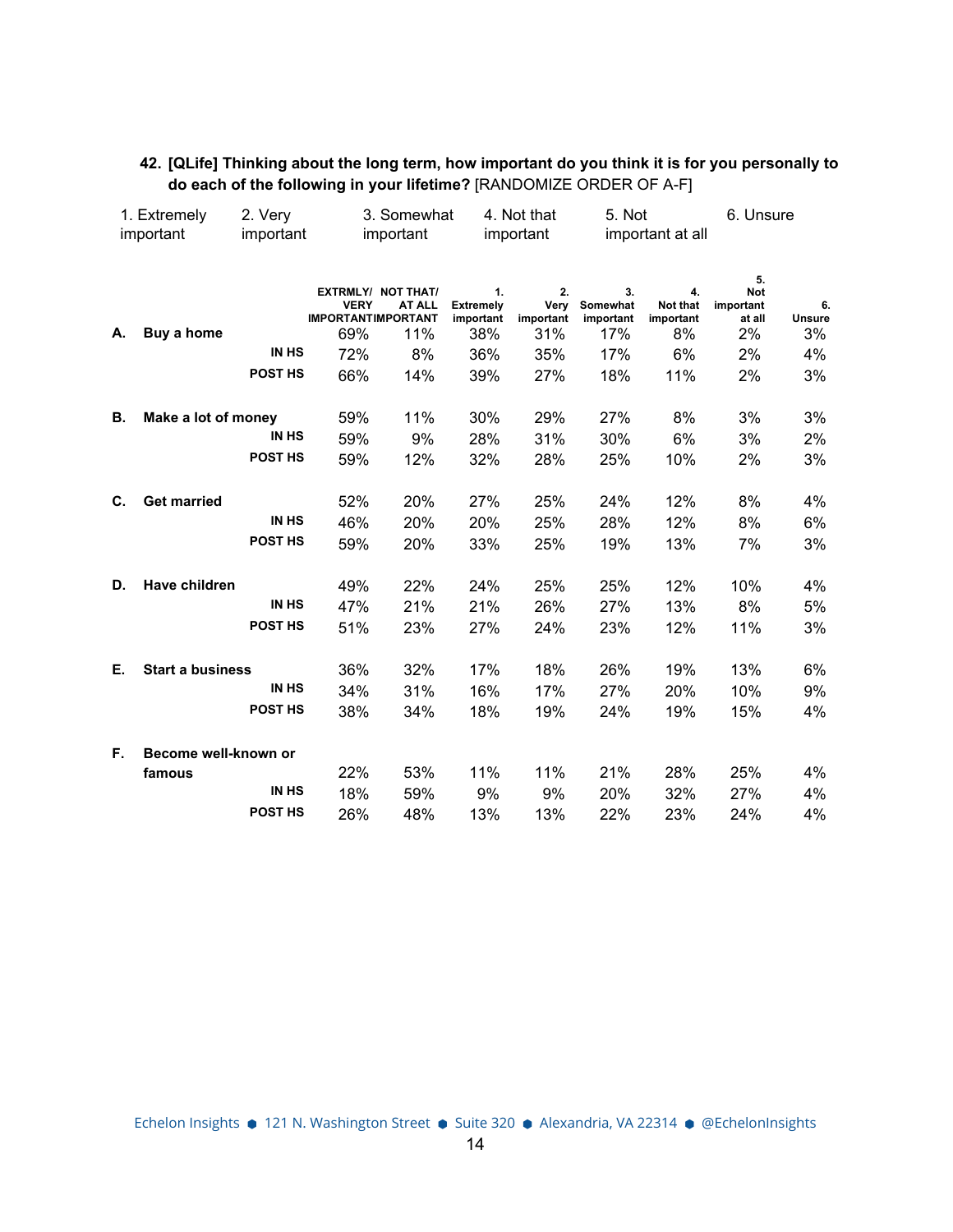# **DEMOGRAPHICS**

### **43. [QGun] Do you own a gun or firearm?**

|                |                                                                |              | IN         | <b>POST</b> |
|----------------|----------------------------------------------------------------|--------------|------------|-------------|
|                |                                                                | <b>TOTAL</b> | <b>HS</b>  | <b>HS</b>   |
| 1.             | I've used and own a firearm                                    | 13%          | 9%         | 16%         |
| 2 <sub>1</sub> | I've used firearms but I don't own one                         | 24%          | 19%        | 29%         |
| 3.             | I've never used firearms and don't own one                     | 61%          | 69%        | 52%         |
| 4.             | Unsure                                                         | 3%           | 2%         | 3%          |
|                | 44. [QCar] Do you currently own a car?                         |              |            |             |
|                |                                                                |              | IN         | <b>POST</b> |
|                |                                                                | <b>TOTAL</b> | <b>HS</b>  | <b>HS</b>   |
| 1.             | I own a car and rely on it                                     | 37%          | <b>20%</b> | 54%         |
| $2_{-}$        | I own a car but don't really use it                            | 9%           | 6%         | 12%         |
| 3.             | I don't own a car but plan to get one in the near future       | 39%          | 55%        | 24%         |
| 4.             | I don't own a car and don't plan to get one in the near future | 12%          | 17%        | 8%          |
| 5.             | Unsure                                                         | 2%           | 2%         | 2%          |

# **45. [QSocial] Which social media platforms or apps do you use?** [SELECT MULTIPLE] [RANDOMIZE 1-9]

|     |                                     |              | IN  | <b>POST</b> |
|-----|-------------------------------------|--------------|-----|-------------|
|     |                                     | <b>TOTAL</b> | HS  | <b>HS</b>   |
| 1.  | YouTube                             | 79%          | 78% | 79%         |
| 2.  | Instagram                           | 73%          | 67% | 79%         |
| 3.  | Snapchat                            | 66%          | 63% | 69%         |
| 4.  | Facebook                            | 58%          | 59% | 56%         |
| 5.  | Twitter                             | 44%          | 39% | 49%         |
| 6.  | Pinterest                           | 29%          | 25% | 33%         |
| 7.  | WhatsApp                            | 23%          | 25% | 21%         |
| 8.  | Reddit                              | 18%          | 14% | 23%         |
| 9.  | LinkedIn                            | 13%          | 9%  | 16%         |
|     | 10. Something else (Please specify) | 3%           | 3%  | 2%          |
| 11. | None of these                       | 2%           | 4%  | 1%          |
|     |                                     |              |     |             |

# **46. [QGender] What is your gender?** [RANDOMIZE 1-2]

|           |       | IN          | <b>POST</b> |
|-----------|-------|-------------|-------------|
|           | TOTAL | HS          | HS          |
| 1. Male   |       | 47% 51% 44% |             |
| 2. Female |       | 53% 49% 56% |             |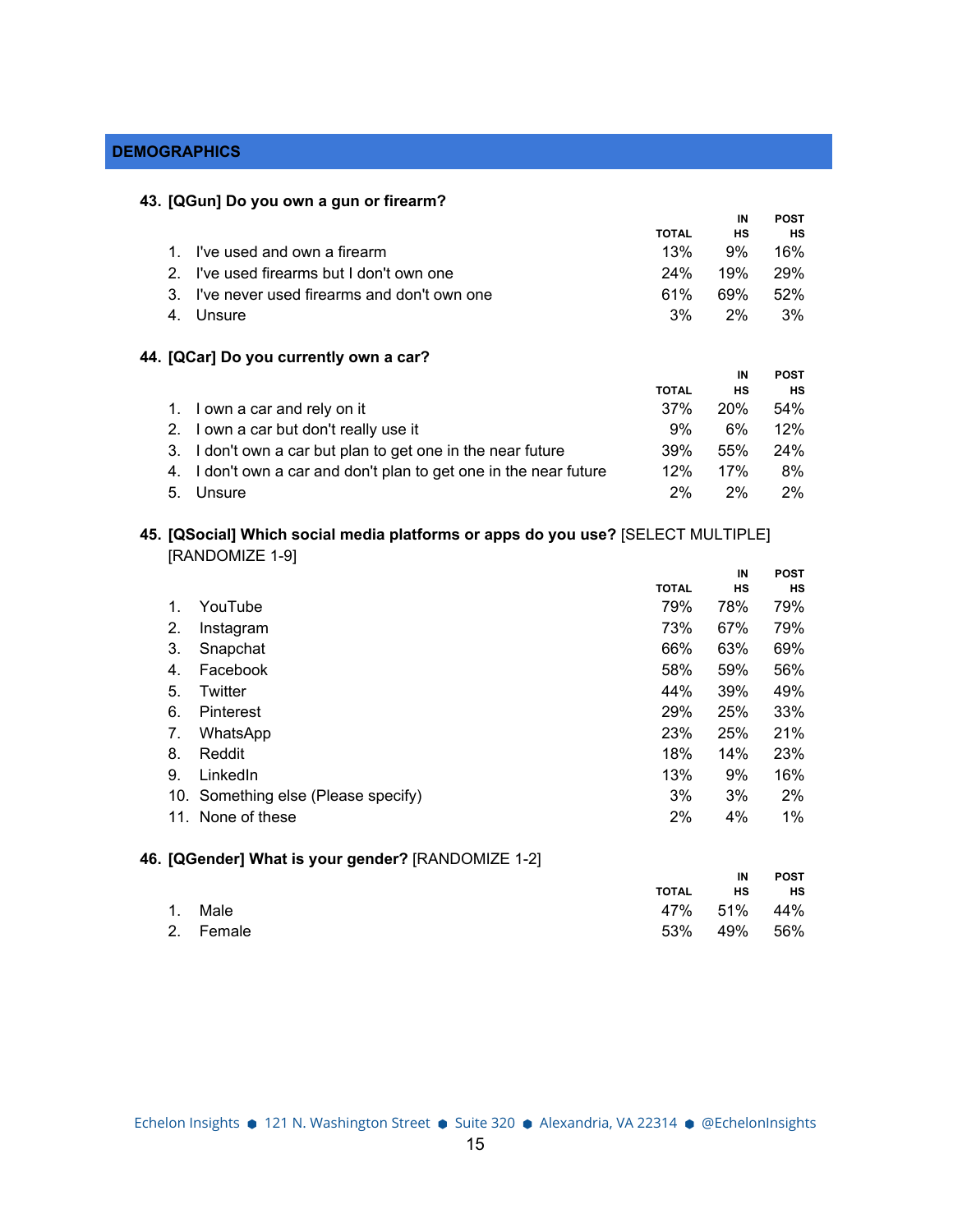### **47. [QRace] What is your race?** [ALLOW MULTIPLE] [RANDOMIZE 1-5]

|     |                   |              | IN     | <b>POST</b> |
|-----|-------------------|--------------|--------|-------------|
|     |                   | <b>TOTAL</b> | HS     | <b>HS</b>   |
|     | <b>Black</b>      | 16%          | 16%    | 17%         |
| 2.  | White             | 56%          | 55%    | 57%         |
| 3.  | Hispanic/Latino   | 23%          | 25%    | 21%         |
| -4. | Asian             | 7%           | 6%     | 7%          |
| 5.  | Native American   | 1%           | $1\%$  | $1\%$       |
| 6.  | Something else    | $*9/6$       | $*9/6$ | $1\%$       |
| 7.  | Prefer not to say | $*9/6$       | *%     | $*9/0$      |

### **48. [QEmployment] What is your current employment status?**

|    |                                                                    |              | IN        | <b>POST</b> |
|----|--------------------------------------------------------------------|--------------|-----------|-------------|
|    |                                                                    | <b>TOTAL</b> | <b>HS</b> | нs          |
|    | Full-time student                                                  | 50%          | 65%       | 36%         |
| 2. | Employed full-time                                                 | 21%          | 16%       | 27%         |
| 3. | Employed part-time                                                 | 16%          | 10%       | 22%         |
| 4. | Unemployed and looking for work                                    | 5%           | 3%        | 7%          |
| 5. | "Gig economy" work like ride shares, food delivery, or dog walking | 2%           | $1\%$     | 2%          |
| 6. | Freelance, contract, or temporary work                             | 1%           | $1\%$     | 2%          |
| 7. | Stay-at-home parent or caregiver                                   | $1\%$        | $1\%$     | $1\%$       |
| 8. | Something else                                                     | 2%           | 1%        | 2%          |
| 9. | Prefer not to say                                                  | 1%           | 2%        | 1%          |
|    |                                                                    |              |           |             |

**49. [QIncome] If you had to guess, which range includes your annual household income, including your own income and any income from your spouse or partner, children or parents?**

|    |                                         |              | IN  | <b>POST</b> |
|----|-----------------------------------------|--------------|-----|-------------|
|    |                                         | <b>TOTAL</b> | НS  | <b>HS</b>   |
|    | Less than \$30,000 per year             | 23%          | 21% | 25%         |
| 2. | \$30,000 to \$49,999 per year           | 17%          | 14% | <b>20%</b>  |
| 3. | \$50,000 to \$74,999 per year           | 20%          | 18% | <b>22%</b>  |
| 4. | \$75,000 to \$125,000 per year          | 20%          | 23% | 16%         |
| 5. | More than \$125,000 per year            | 12%          | 14% | 11%         |
| 6. | Prefer not to say                       | 8%           | 10% | 6%          |
|    | 50. [QState] In what state do you live? |              |     |             |
|    |                                         |              |     |             |

|                            |              | IN      | <b>POST</b> |
|----------------------------|--------------|---------|-------------|
|                            | <b>TOTAL</b> | нs      | <b>HS</b>   |
| 1. States in the Northeast | 21%          | 20%     | 22%         |
| 2. States in the Midwest   |              | 20% 21% | 19%         |
| 3. States in the South     | 39%          | .39%    | 39%         |
| 4. States in the West      | 20%          | 20%     | 20%         |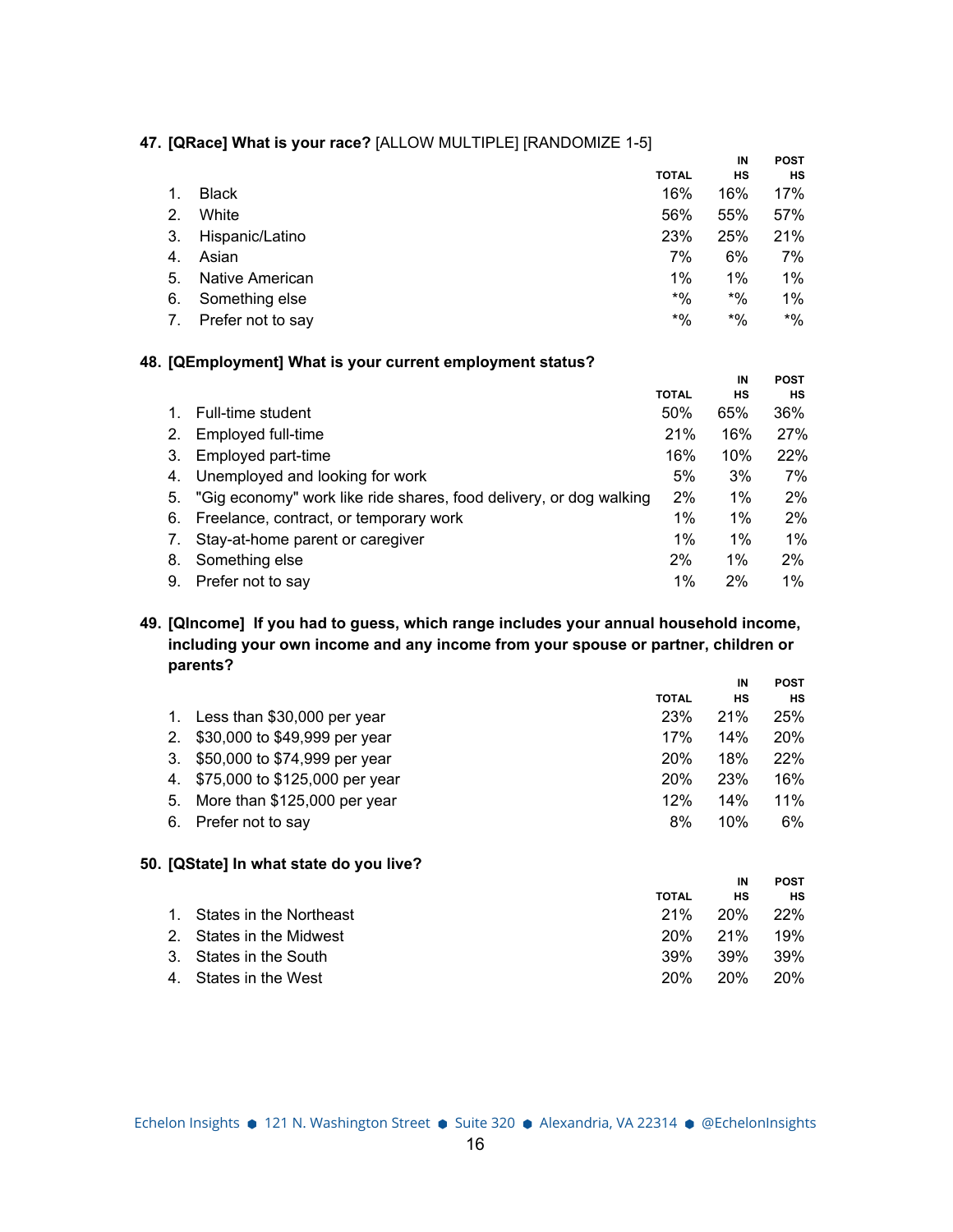|  |  |  | 51. [QUrbanRural] How would you describe the area in which you live? |  |  |
|--|--|--|----------------------------------------------------------------------|--|--|
|--|--|--|----------------------------------------------------------------------|--|--|

|                               |              | IN  | <b>POST</b> |
|-------------------------------|--------------|-----|-------------|
|                               | <b>TOTAL</b> | НS  | <b>HS</b>   |
| 1. City                       | 32%          | 31% | - 33%       |
| 2. Suburb near a city         | 46%          | 46% | 47%         |
| 3. Small town not near a city | 10%          | 9%  | 11%         |
| 4. Rural or country area      | $11\%$       | 14% | 9%          |

# **52. [QReligion] How would you describe your religion?**

|    |                                                 |              | IN  | <b>POST</b> |
|----|-------------------------------------------------|--------------|-----|-------------|
|    |                                                 | <b>TOTAL</b> | НS  | НS          |
|    | Catholic Church                                 | 32%          | 30% | 34%         |
| 2. | Evangelical Protestant/Born-Again Christian     | 15%          | 18% | 12%         |
| 3. | Mainline Protestant                             | 6%           | 8%  | 3%          |
| 4. | The Church of Jesus Christ of Latter-Day Saints | 5%           | 3%  | 7%          |
| 5. | Muslim                                          | 3%           | 2%  | 4%          |
| 6. | Jewish                                          | 2%           | 2%  | 3%          |
| 7. | Agnostic                                        | 4%           | 3%  | 5%          |
| 8. | Atheist                                         | 6%           | 5%  | 5%          |
| 9. | Something else                                  | 16%          | 18% | 15%         |
|    | 10. Prefer not to say                           | 10%          | 11% | 9%          |

# **53. [QChurch] How often do you attend a religious service?**

|                |                                        |              | IN  | <b>POST</b> |
|----------------|----------------------------------------|--------------|-----|-------------|
|                |                                        | <b>TOTAL</b> | НS  | <b>HS</b>   |
| $1_{-}$        | At least once a week                   | 27%          | 27% | <b>26%</b>  |
| 2 <sup>1</sup> | Once or twice a month                  | 21%          | 21% | 21%         |
|                | 3. A few times a year                  | 15%          | 14% | 16%         |
|                | 4. Usually just for religious holidays | 12%          | 11% | 12%         |
| 5.             | <b>Never</b>                           | 21%          | 22% | <b>20%</b>  |
|                | 6. Prefer not to say                   | 4%           | 4%  | 4%          |